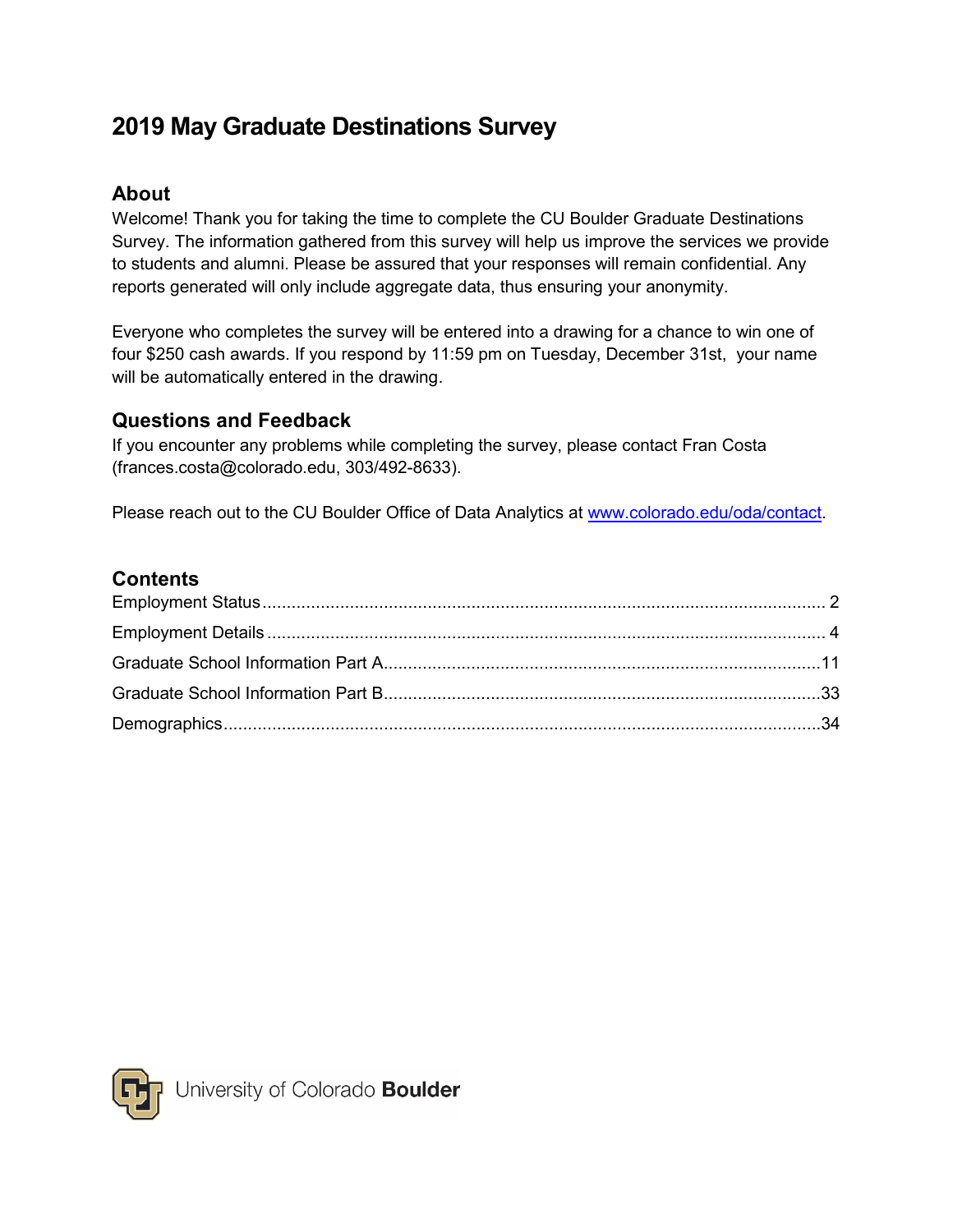## <span id="page-1-0"></span>**Employment Status**

Which of the following best describes your primary current activity?

- $\circ$  I am employed full-time
- o I am employed part-time
- o I am self-employed/freelance
- $\circ$  I am engaged in voluntary/unpaid work (e.g. AmeriCorps, Peace Corps, Teach for America)
- $\circ$  I am engaged in military service
- o I am in graduate or professional school, full-time
- o I am in graduate or professional school, part-time
- o I am enrolled in medical/dental/nursing school
- o I am enrolled in law school
- o I am unemployed and seeking employment
- o I am unemployed and NOT seeking employment
- $\circ$  I am parenting or starting/raising a family
- $\circ$  I am taking time out to travel
- $\circ$  I am temporarily sick or unable to work
- o Other

*Display This Question: If Employment Status = Other*

Please tell us how you would characterize your current situation.

#### (open-ended)

*Carry Forward Unselected Choices from "Which of the following best describes your primary current activity?"*

Please tell us about the other activities in which you are engaged. (Select all that apply)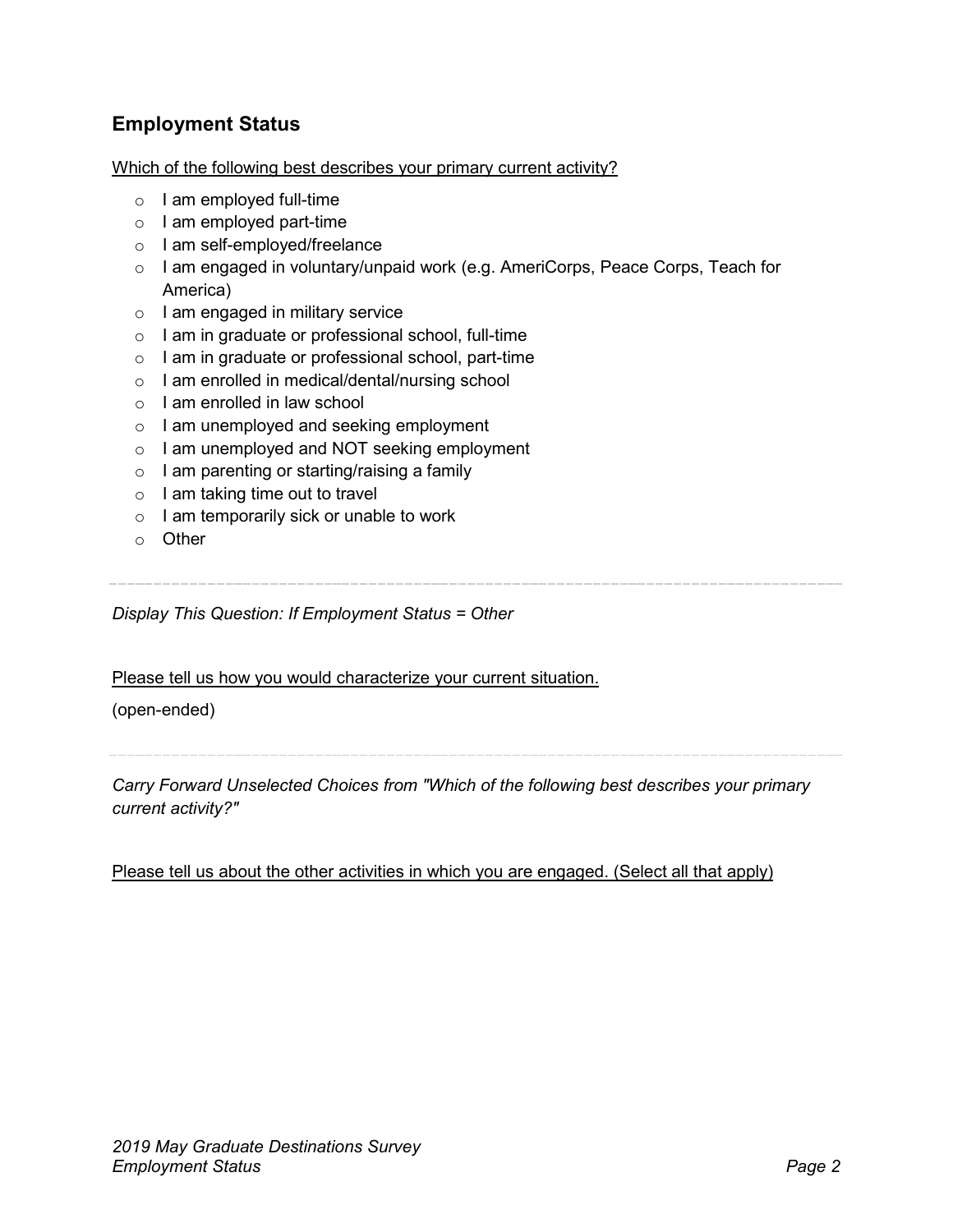- o I am employed full-time
- o I am employed part-time
- o I am self-employed/freelance
- $\circ$  I am engaged in voluntary/unpaid work (e.g. AmeriCorps, Peace Corps, Teach for America)
- $\circ$  I am engaged in military service
- o I am in graduate or professional school, full-time
- o I am in graduate or professional school, part-time
- o I am enrolled in medical/dental/nursing school
- o I am enrolled in law school
- o I am unemployed and seeking employment
- o I am unemployed and NOT seeking employment
- $\circ$  I am parenting or starting/raising a family
- $\circ$  I am taking time out to travel
- $\circ$  I am temporarily sick or unable to work
- o Other

## *Display This Question: If Other Activities Other Is Selected*

Please tell us about what else you are doing:

(open-ended)

*Display This Question:*

*If Employment Status = I am engaged in military service*

*Or Other Activities I am engaged in military service Is Selected*

What is your current military status?

- o Active duty
- o Reserves
- o National Guard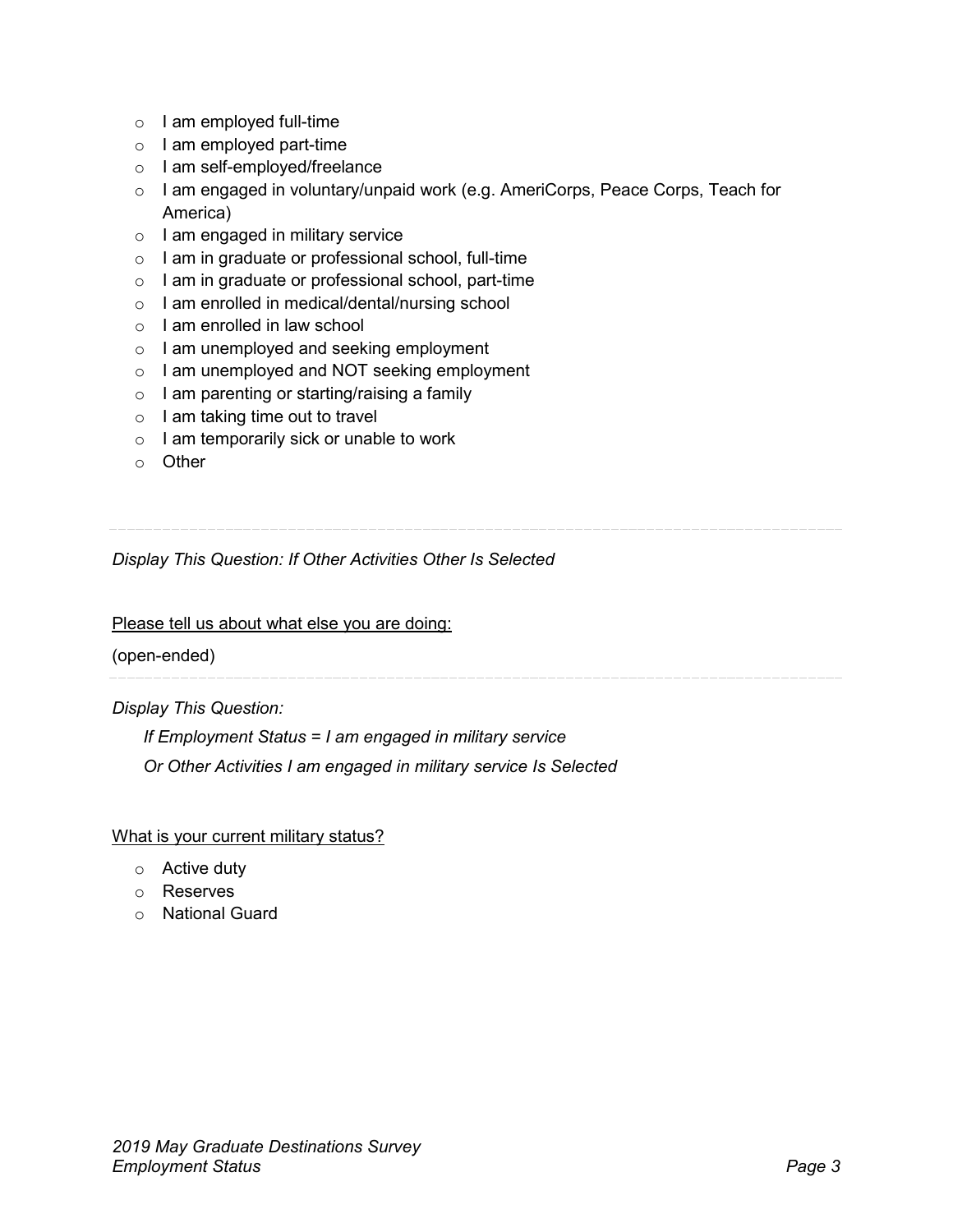## <span id="page-3-0"></span>**Employment Details**

#### When did you begin your job search?

- o Less than 2 months prior to graduation
- o More than 2 months but less than 6 months prior to graduation
- $\circ$  6+ months prior to graduation
- o At graduation
- o After graduation
- o I have kept the same job or been promoted from within
- o I did not engage in a job search

#### What is your job title? (If you have more than one position please list your primary position.)

(open-ended)

What is the name of the organization for which you work?

(open-ended)

In which state do you work?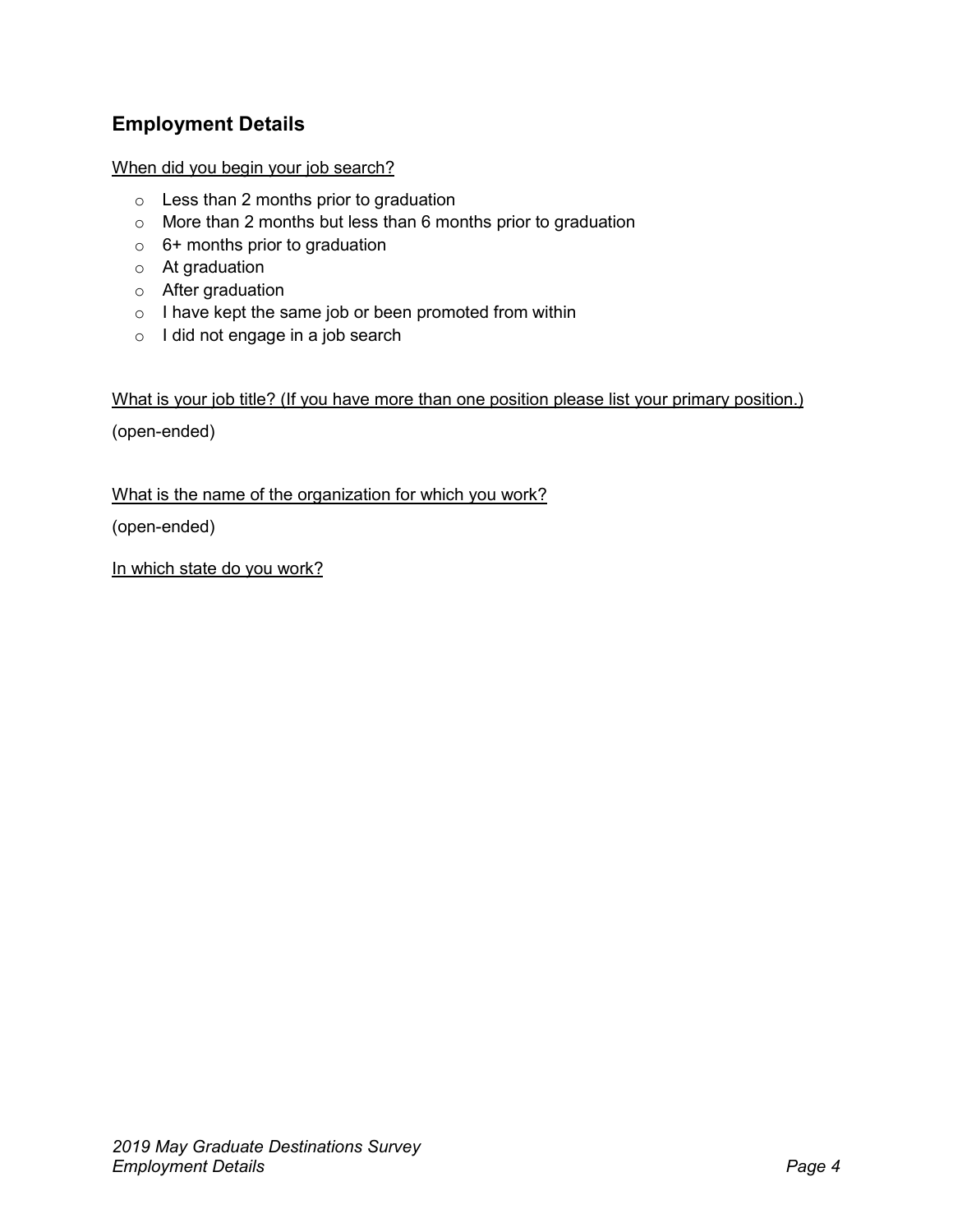- 
- 
- 
- 
- 
- 
- 
- 
- 
- 
- 
- 
- 
- 
- 
- 
- 
- 
- 
- 
- 
- 
- 
- 
- 
- 
- 
- 
- 
- 
- 
- 
- 
- 
- 
- 
- 
- 
- 
- 
- 
- 
- 
- 

*2019 May Graduate Destinations Survey* s Selecta siste from the drop down list<br>
a Alabama<br>
a Alabama<br>
a Arizona<br>
a California<br>
c California<br>
c California<br>
c California<br>
c California<br>
c Delavate<br>
c Delavate<br>
c Howaii<br>
c Howaii<br>
c Howaii<br>
c Howaii<br>
c Howaii<br>
c H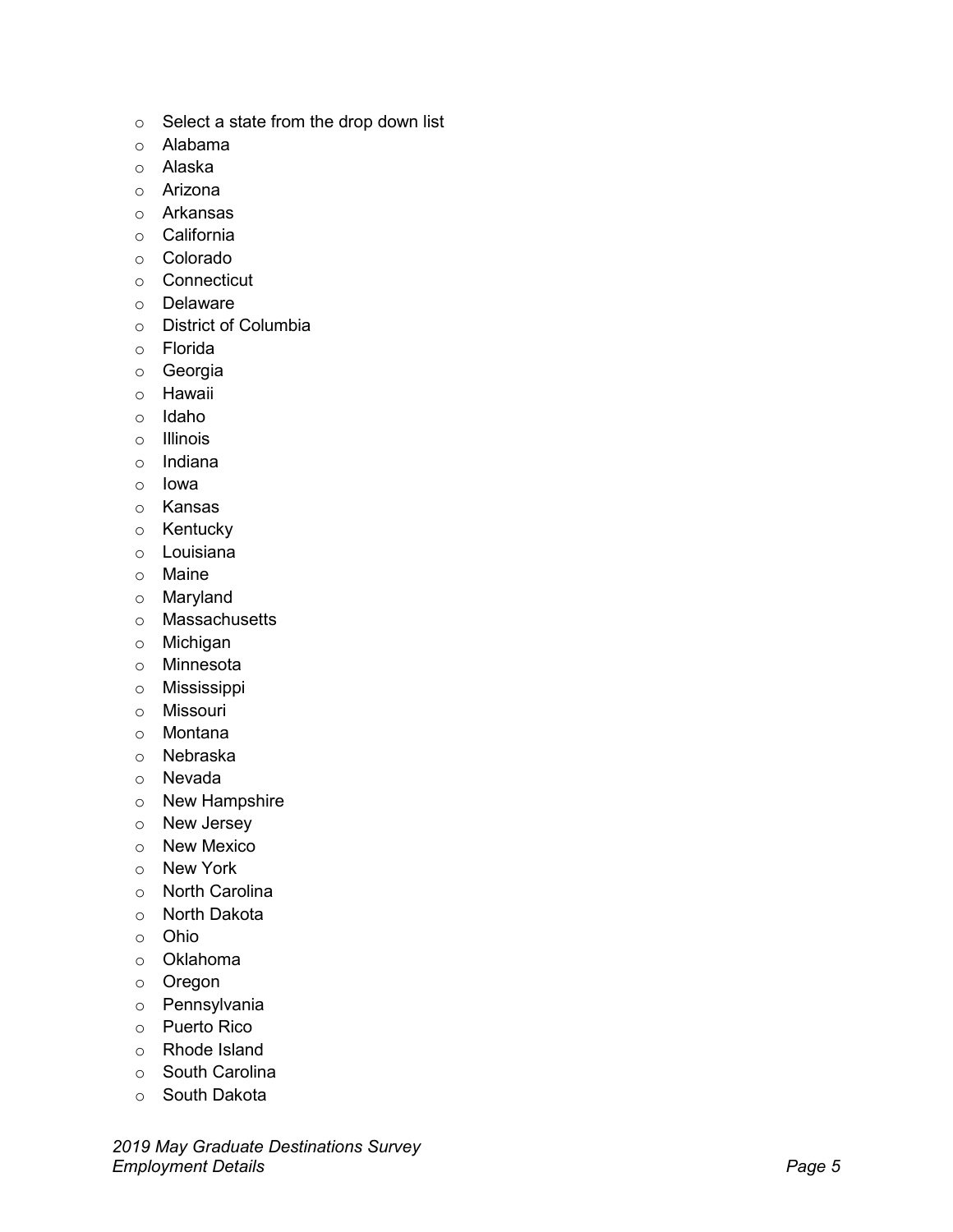- o Tennessee
- o Texas
- o Utah
- o Vermont
- o Virginia
- o Washington
- o West Virginia
- o Wisconsin
- o Wyoming
- o Outside of the United States

*Display This Question: If Work State = Outside of the United States*

In which country do you work?

(open-ended)

What is your current annual salary? If you don't wish to answer, leave blank. Enter only numbers in this field. DO NOT enter a dollar sign before your answer. *(Salary information helps us to provide current competitive rate information to our current students and employers. No individual salaries will be posted, only averages***.)**

(open-ended)

If you received a sign on bonus please enter it in the box below. Enter only numbers in this field. DO NOT enter a dollar sign before your answer. (open-ended)

Which of the following best describes the industry in which you are employed?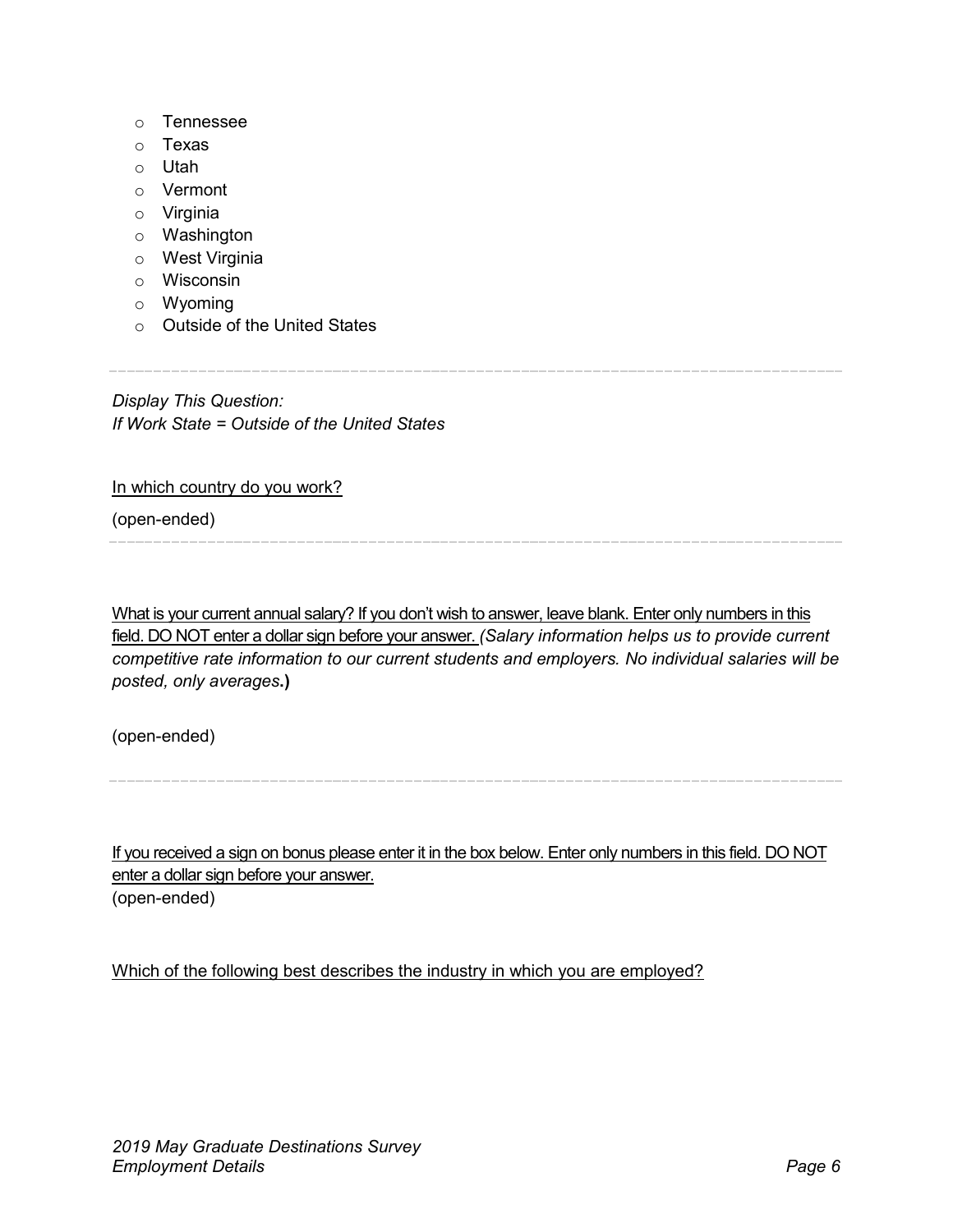- 
- 
- 
- 
- 
- 
- 
- 
- 
- 
- 
- 
- 
- 
- 
- 
- 
- 
- 
- 
- 
- 
- 
- 
- 
- 
- 
- 
- 
- 
- 
- 
- 
- 
- 
- 
- 
- 
- 
- 
- 
- 
- 
- 

*2019 May Graduate Destinations Survey* s Select an industry from the list below<br>
a Academies<br>
2 Academies<br>
a Academies<br>
a Academies<br>
c Architecture and Support Services<br>
c Architecture Theoretics<br>
c Architecture Theoretics<br>
2 Service Theoretics<br>
c Stotect). El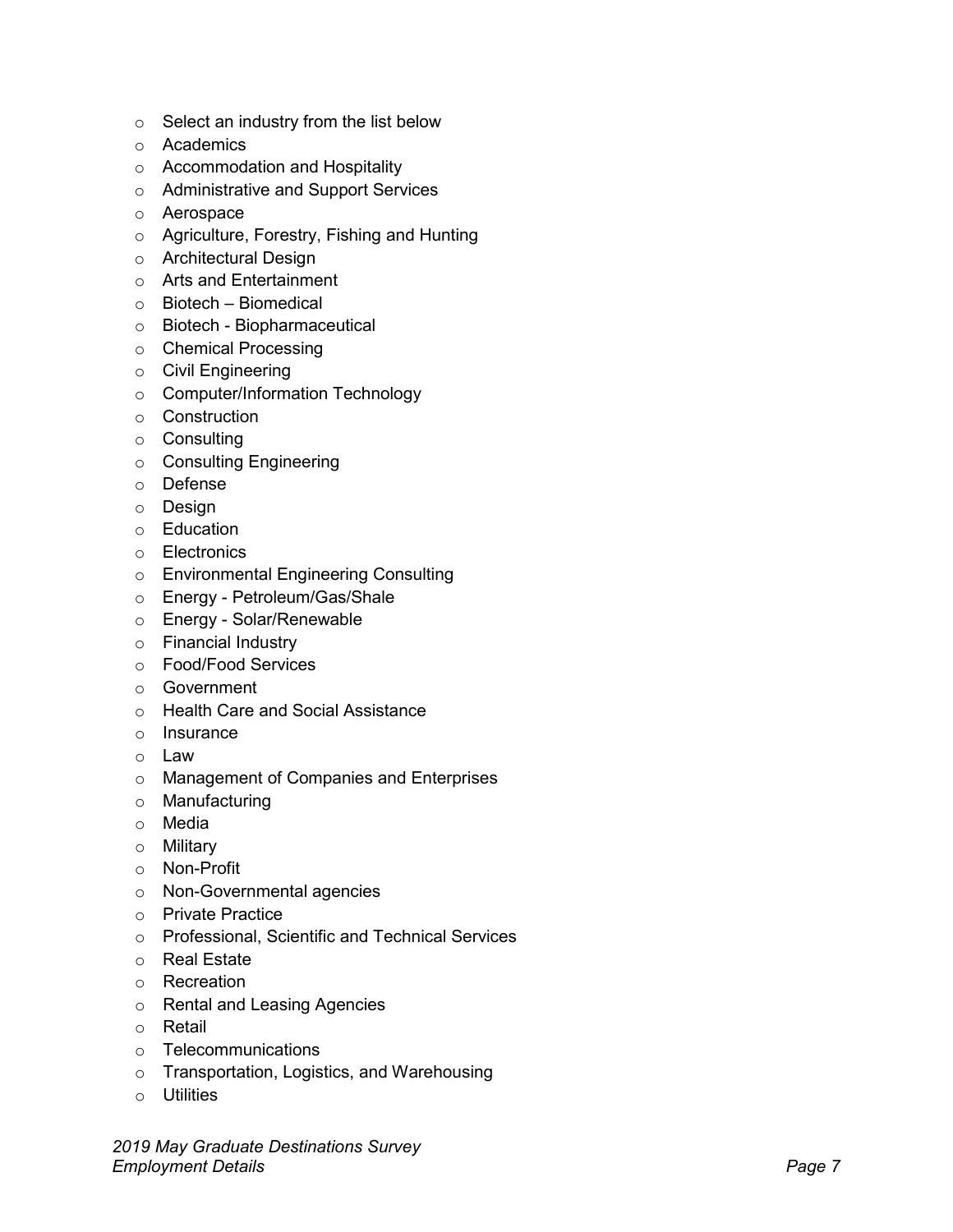- o Wholesale Trade
- o Other

*Display This Question: If Industry = Private Practice*

Please describe your private practice:

(open-ended)

*Display This Question: If Industry = Other*

Please describe the industry in which you are employed:

(open-ended)

*Display This Question:*

*If Deg1\_College = ENGR Or Deg2\_College = ENGR Or Deg3\_College = ENGR*

Please tell us how you would characterize this position:

- o Full-time engineering
- o Part-time engineering
- o Full-time non-engineering
- o Part-time non-engineering
- o Full-time teaching position
- o Part-time teaching position

How did you find out about your current position?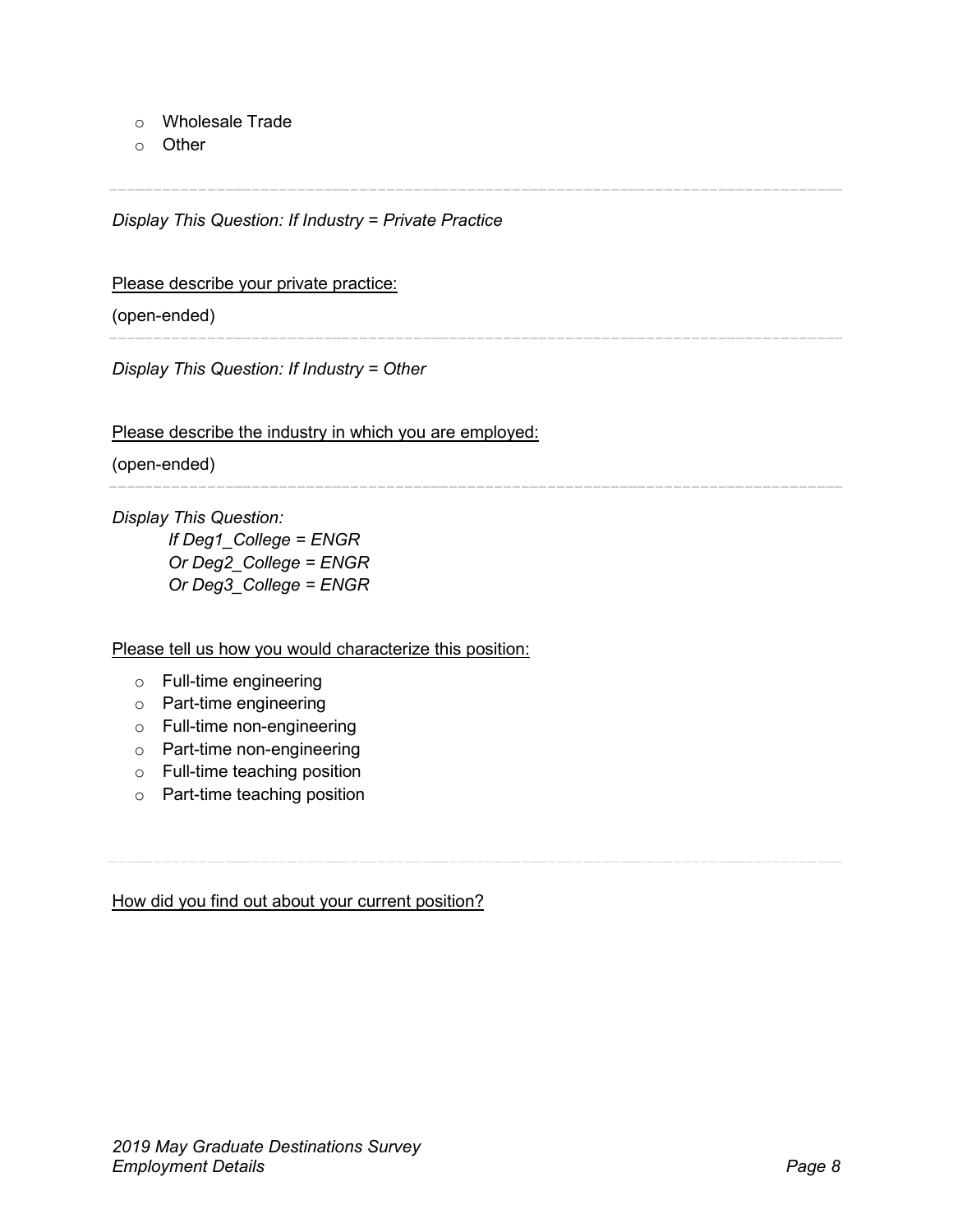- o Already worked there
- o Academic Department/Faculty Advisor
- o CU Career Fair
- o CU Career Services/Handshake Job Board
- o CU Career Services On-Campus Interview
- o Internet job search site/company website
- o Newspaper/Magazine/Advertisement
- o Internship/co-op
- o From a friend/colleague/family member/networking
- o Professional Organization
- o Recruitment Agency
- o ROTC/Military Officer Selection
- o Other

# *Display This Question: If How Position Found = Other*

#### Please tell us how you found your current position

(open-ended)

#### Please rate your overall satisfaction with your job

- o Not at all satisfied
- o Somewhat satisfied
- o Satisfied for now
- o Very satisfied
- o Extremely satisfied

#### How much would you say your position directly relates to your major(s)?

- o Not related to major
- o Little relation to major
- o Some relation to major
- o Considerable relation to major
- o Completely related to major

#### *Display This Question:*

*If Deg1\_College = ENGR Or Deg2\_College = ENGR Or Deg3\_College = ENGR*

*2019 May Graduate Destinations Survey Employment Details Page 9*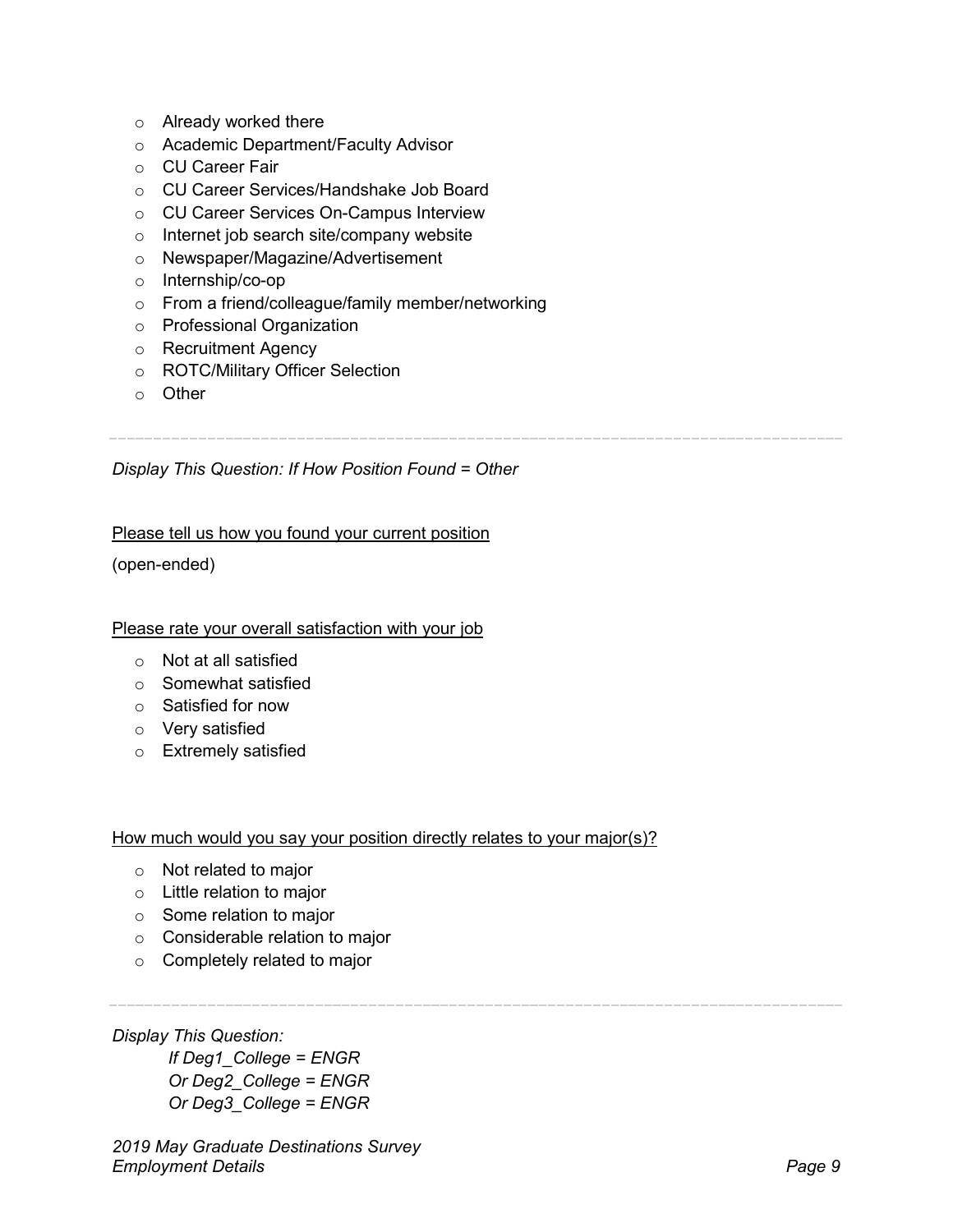#### To what extent do you believe that you are "under-employed" for your abilities?

- o Not at all
- o Low extent
- o Moderate Extent
- o Great extent
- o Greatest extent

How well would you say your program/major(s) taught you the skills you are using in your current position?

- o Not well at all
- o Somewhat
- o Fairly well
- o Extremely well

#### Would you have been able to get your current position without the degree(s) you recently obtained?

- o No: the degree was required/expected by my employer
- o Possibly: but the degree did give me an advantage
- o Yes
- o I am not sure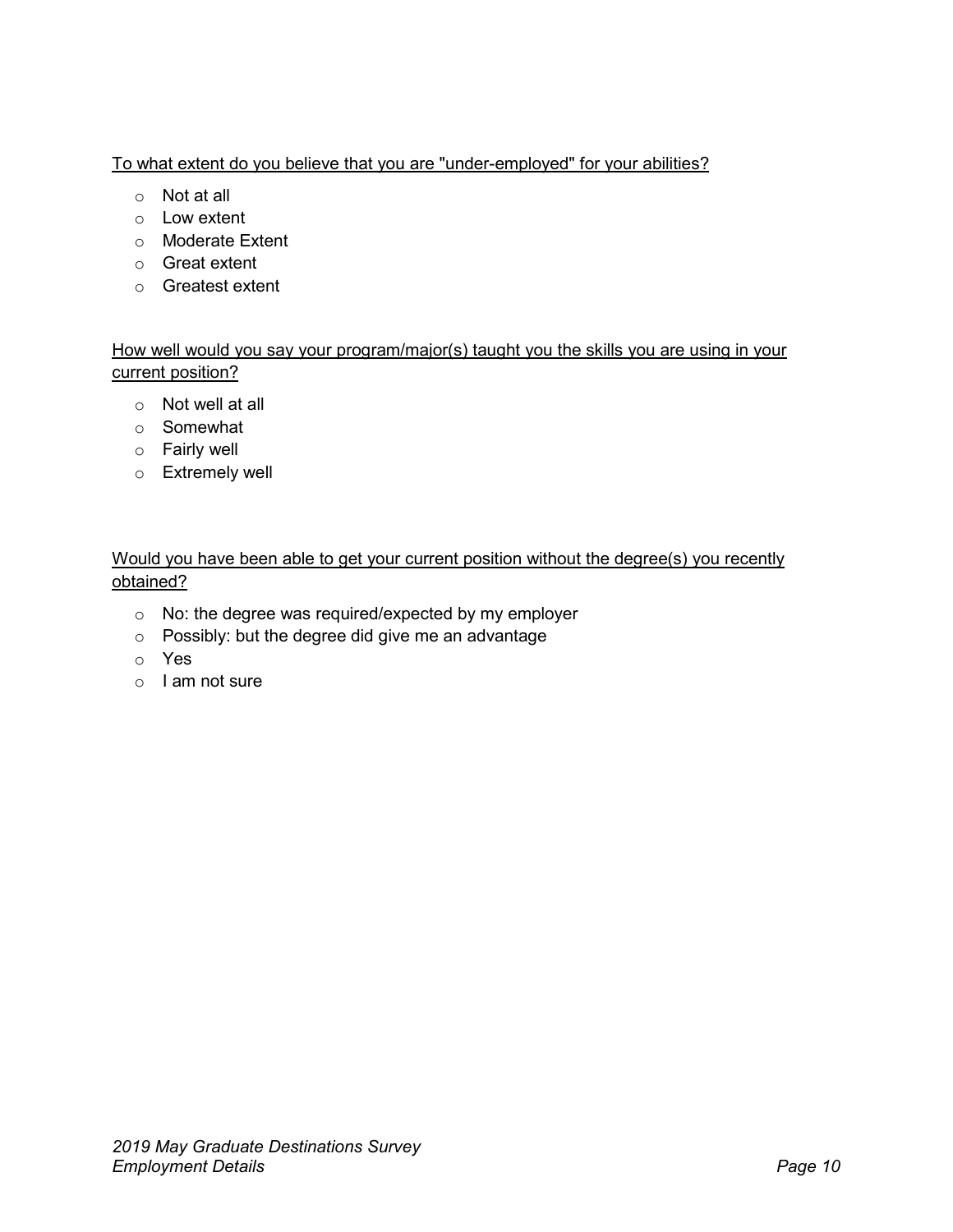## <span id="page-10-0"></span>**Graduate School Information Part A**

For what postgraduate degree(s) are you studying? (Please select all that apply)

- o Master's
- o JD
- o Medical/Dental/Nursing
- o PhD
- o PsyD
- o Other-Specify

*Display This Question: If Post Grad Degree = Other-Specify*

#### Please specify degree you are pursuing:

(open-ended)

List your field of study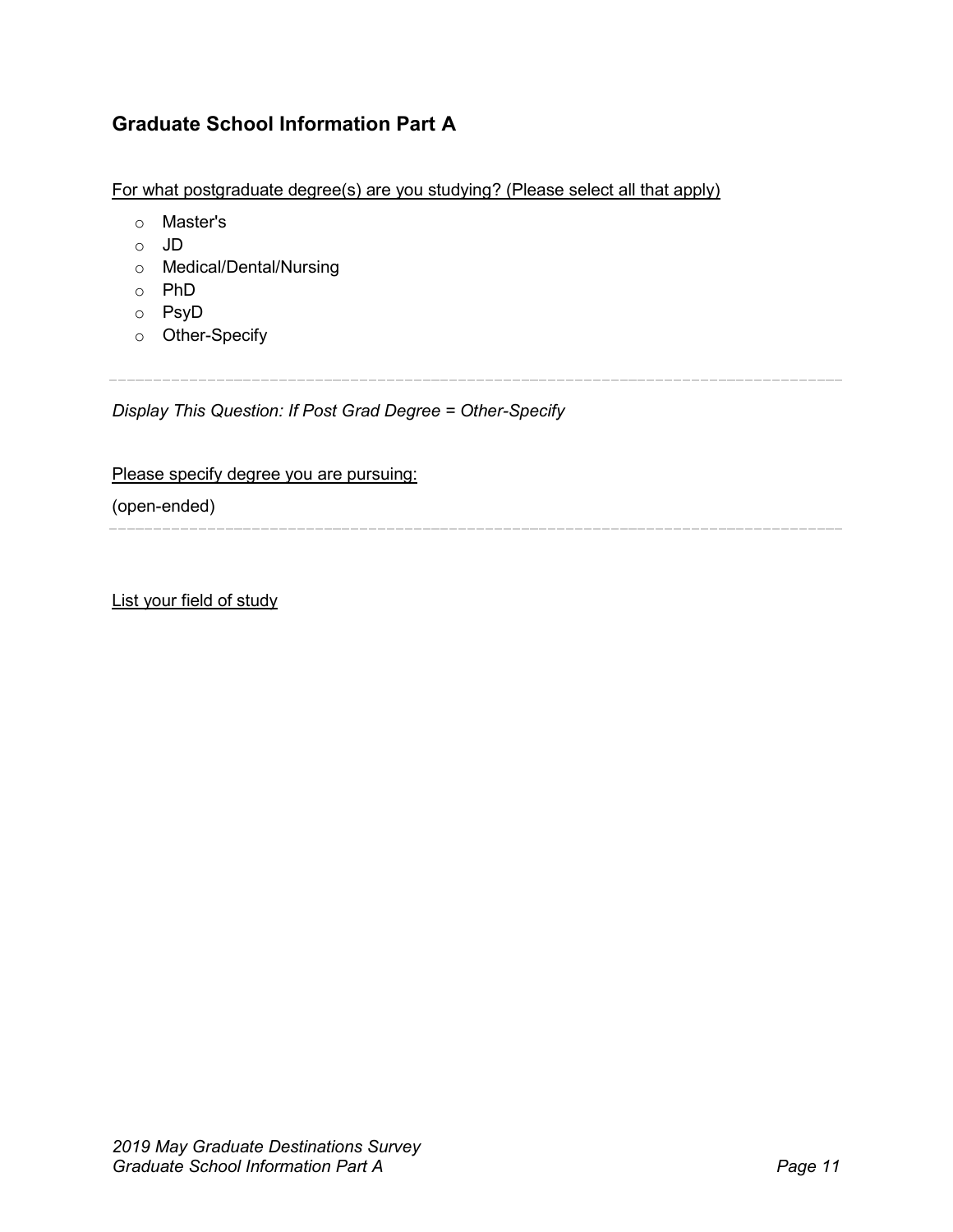- o Please list your field of study
- o Agriculture
- o Architecture
- o Art
- o Biological and biomedical sciences, and related programs
- o Business, management, marketing, and related programs
- o Communication, journalism, and related programs
- o Computer, technology, information services, and related programs
- o Construction trades
- o Education
- o Engineering
- o English, literature, and related programs
- o Family and consumer sciences
- o Foreign languages, literature, and linguistics
- o Health professions and related programs
- o History
- o Homeland security, law enforcement, and related programs
- o Humanities
- o Law
- o Library science
- o Math, statistics, and related programs
- o Medicine/Dental/Nursing
- o Natural resources and conservation
- o Parks, recreation, and fitness studies
- o Philosophy and religious studies
- o Physical sciences
- o Psychology
- o Public administration
- o Science
- o Visual and performing arts
- o Other

*Display This Question: If Field of Study = Other*

#### What is your field of study?

(open-ended)

#### Are you attending graduate school, law school, medical school, dental school, OR nursing school in the United States?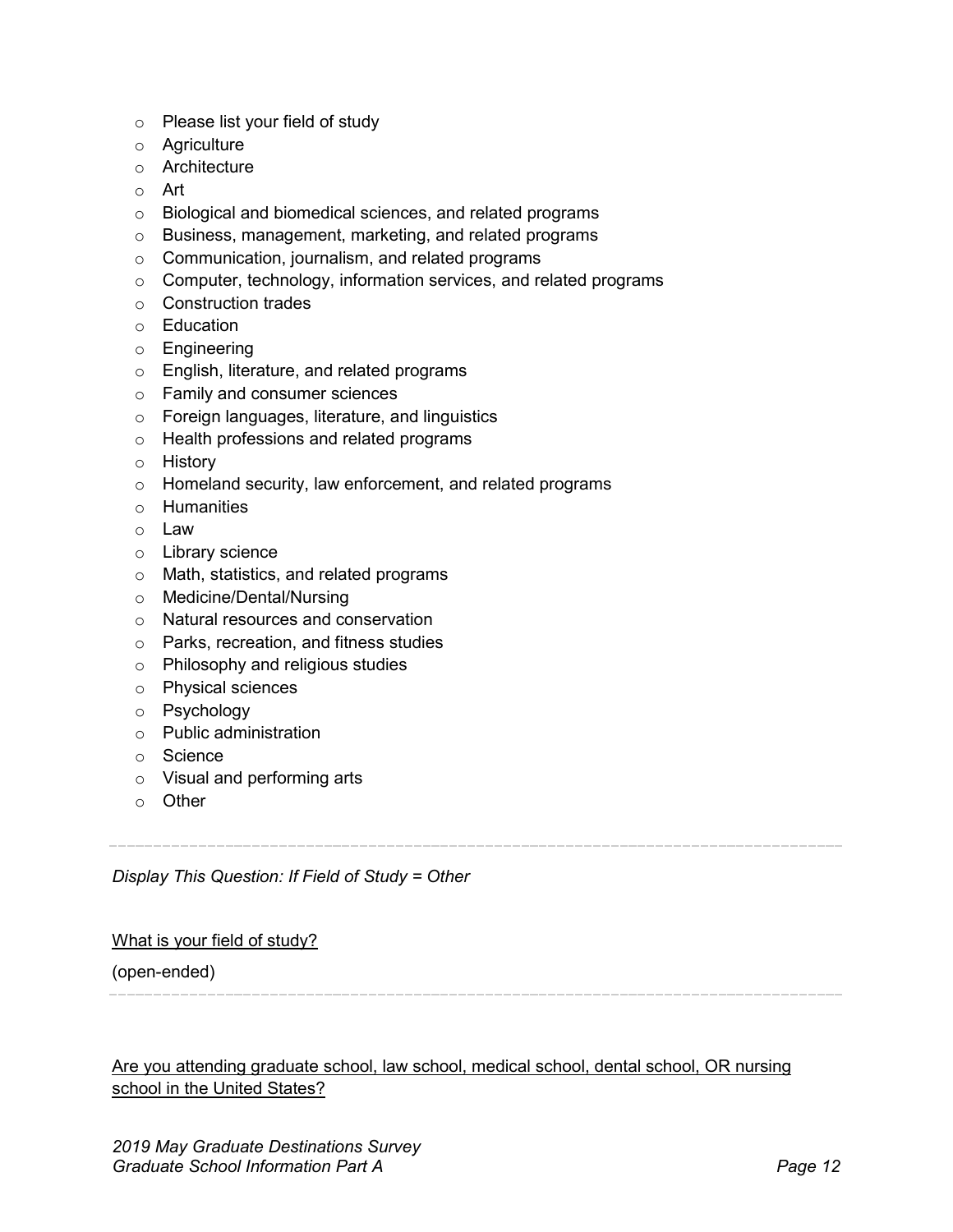o Yes

o No

*Display This Question: If US Grad School = No*

#### In what country are you attending school?

(open-ended)

*Display This Question: If US Grad School = No*

What is the name of the school you will be attending?

(open-ended)

*Display This Question: If US Grad School = Yes*

Where are you attending graduate/law/medical/nursing school?

In which state are you attending graduate school?

Which graduate school are you attending?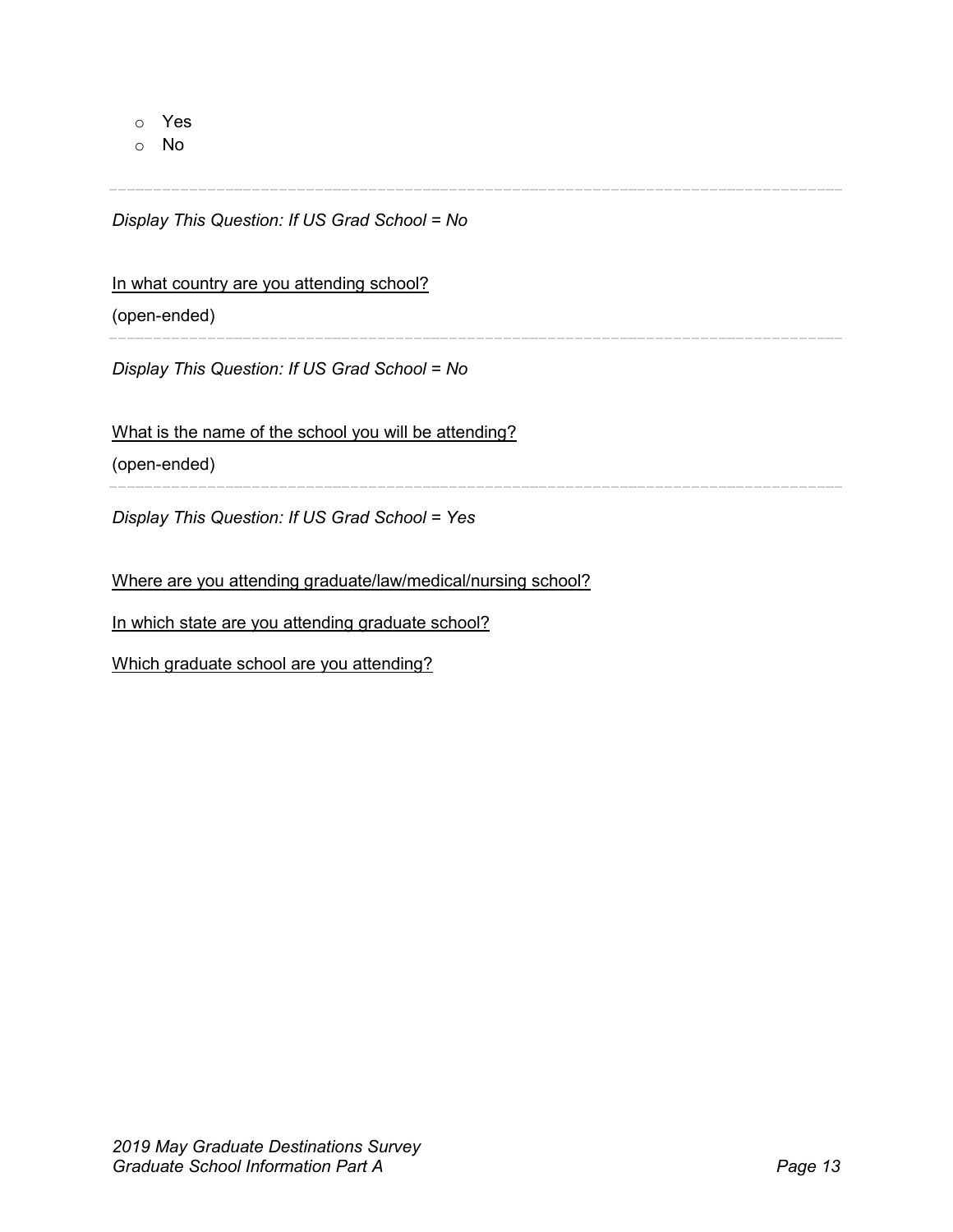- o AK
- o AK ~ University of Alaska Anchorage
- $\circ$  AK ~ University of Alaska Anchorage ~
- $\circ$  AK ~ Other schools
- AK  $\sim$  Other schools  $\sim$
- o AL
- $\circ$  AL ~ Auburn University Main Campus
- $\circ$  AL ~ Auburn University Main Campus ~
- $\circ$  AL ~ The University of Alabama
- $\circ$  AL ~ The University of Alabama ~
- $\circ$  AL ~ Troy University
- $\circ$  AL ~ Troy University ~
- $\circ$  AL ~ University of Alabama at Birmingham
- $\circ$  AL ~ University of Alabama at Birmingham ~
- $\circ$  AL ~ University of South Alabama
- $\circ$  AL ~ University of South Alabama ~
- $\circ$  AL ~ Other schools
- $\circ$  AL ~ Other schools ~
- o AR
- o AR ~ Arkansas State University-Main Campus
- $\circ$  AR ~ Arkansas State University-Main Campus ~
- $\circ$  AR ~ Arkansas Tech University
- $\circ$  AR ~ Arkansas Tech University ~
- $\circ$  AR ~ University of Arkansas Main Campus
- $\circ$  AR ~ University of Arkansas Main Campus ~
- o AR ~ University of Central Arkansas
- $\circ$  AR ~ University of Central Arkansas ~
- $\circ$  AR ~ Other schools
- $\circ$  AR ~ Other schools ~
- o AZ
- $\circ$  AZ ~ Arizona State University at the Tempe Campus
- $\circ$  AZ ~ Arizona State University at the Tempe Campus ~
- o AZ ~ Embry Riddle Aeronautical University, Prescott
- $\circ$  AZ ~ Embry Riddle Aeronautical University, Prescott ~
- $\circ$  AZ ~ Northern Arizona University
- $\circ$  AZ ~ Northern Arizona University ~
- $\circ$  AZ ~ University of Arizona
- $\circ$  AZ ~ University of Arizona ~
- $\circ$  AZ ~ Other schools
- $\circ$  AZ ~ Other schools ~
- o CA
- $\circ$  CA ~ California Institute of Technology
- $\circ$  CA ~ California Institute of Technology ~
- o CA ~ California Polytechnic State University-San Luis Obispo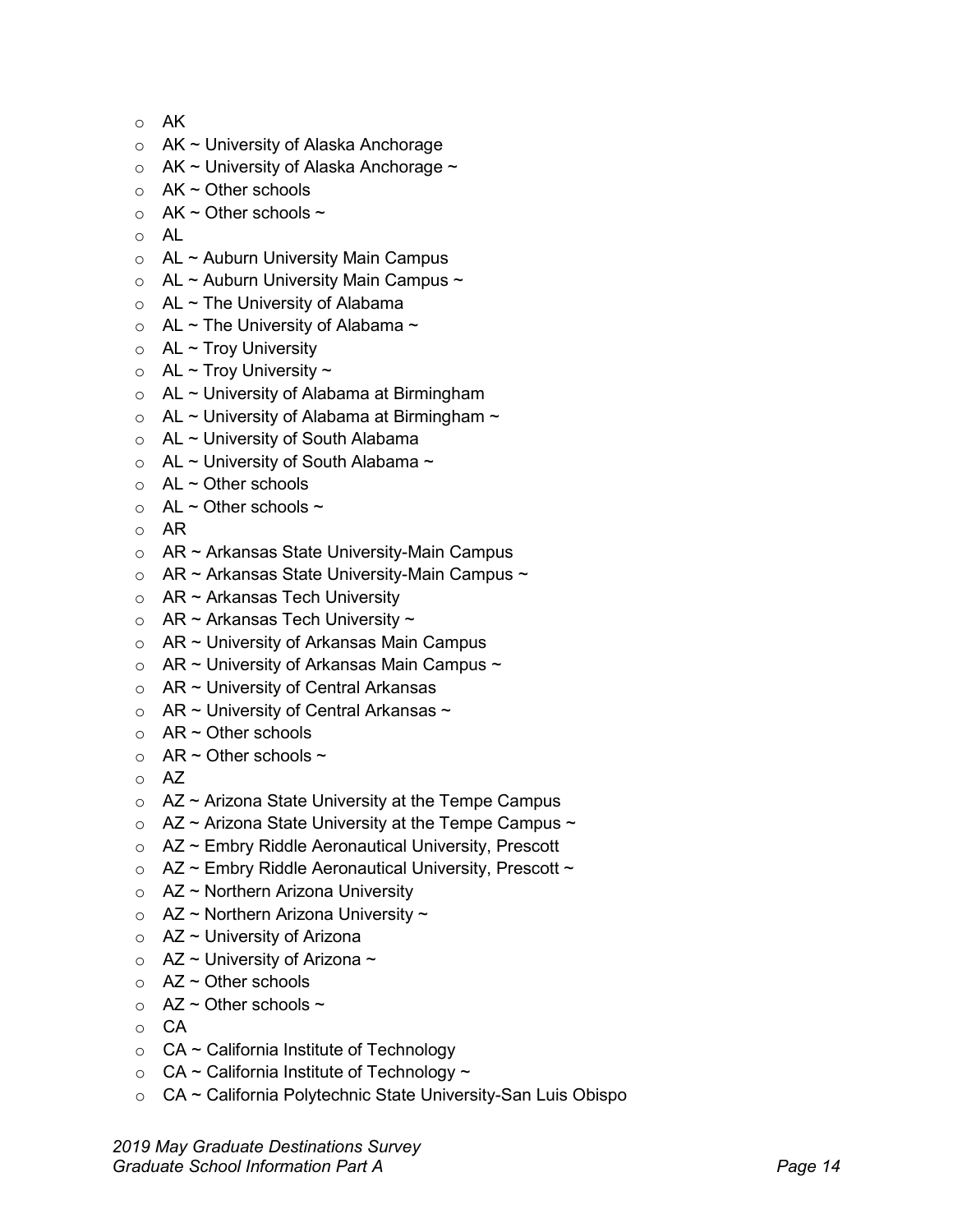- $\circ$  CA ~ California Polytechnic State University-San Luis Obispo ~
- o CA ~ California State Polytechnic University-Pomona
- $\circ$  CA ~ California State Polytechnic University-Pomona ~
- o CA ~ California State University-Chico
- $\circ$  CA ~ California State University-Chico ~
- $\circ$  CA ~ California State University-Fresno
- $\circ$  CA ~ California State University-Fresno ~
- $\circ$  CA ~ California State University-Fullerton
- $\circ$  CA ~ California State University-Fullerton ~
- o CA ~ California State University-Long Beach
- $\circ$  CA ~ California State University-Long Beach ~
- o CA ~ California State University-Los Angeles
- $\circ$  CA ~ California State University-Los Angeles ~
- o CA ~ California State University-Northridge
- $\circ$  CA ~ California State University-Northridge ~
- o CA ~ California State University-Sacramento
- $\circ$  CA ~ California State University-Sacramento ~
- o CA ~ California State University-San Bernardino
- $\circ$  CA ~ California State University-San Bernardino ~
- $\circ$  CA ~ Chapman University
- $\circ$  CA ~ Chapman University ~
- o CA ~ Claremont McKenna College
- $\circ$  CA ~ Claremont McKenna College ~
- o CA ~ Harvey Mudd College
- $\circ$  CA ~ Harvey Mudd College ~
- $\circ$  CA ~ Loyola Marymount
- $\circ$  CA ~ Loyola Marymount ~
- o CA ~ Point Loma Nazarene University
- $\circ$  CA ~ Point Loma Nazarene University ~
- $\circ$  CA ~ San Diego State University
- $\circ$  CA ~ San Diego State University ~
- $\circ$  CA ~ San Diego State University-Imperial Valley Campus
- $\circ$  CA ~ San Diego State University-Imperial Valley Campus ~
- $\circ$  CA ~ San Francisco State University
- $\circ$  CA ~ San Francisco State University ~
- $\circ$  CA ~ San Jose State University
- $\circ$  CA ~ San Jose State University ~
- $\circ$  CA ~ Santa Clara University
- $\circ$  CA ~ Santa Clara University ~
- $\circ$  CA ~ Sonoma State University
- $\circ$  CA ~ Sonoma State University ~
- $\circ$  CA ~ Stanford University
- $\circ$  CA ~ Stanford University ~
- $\circ$  CA ~ University of California-Berkeley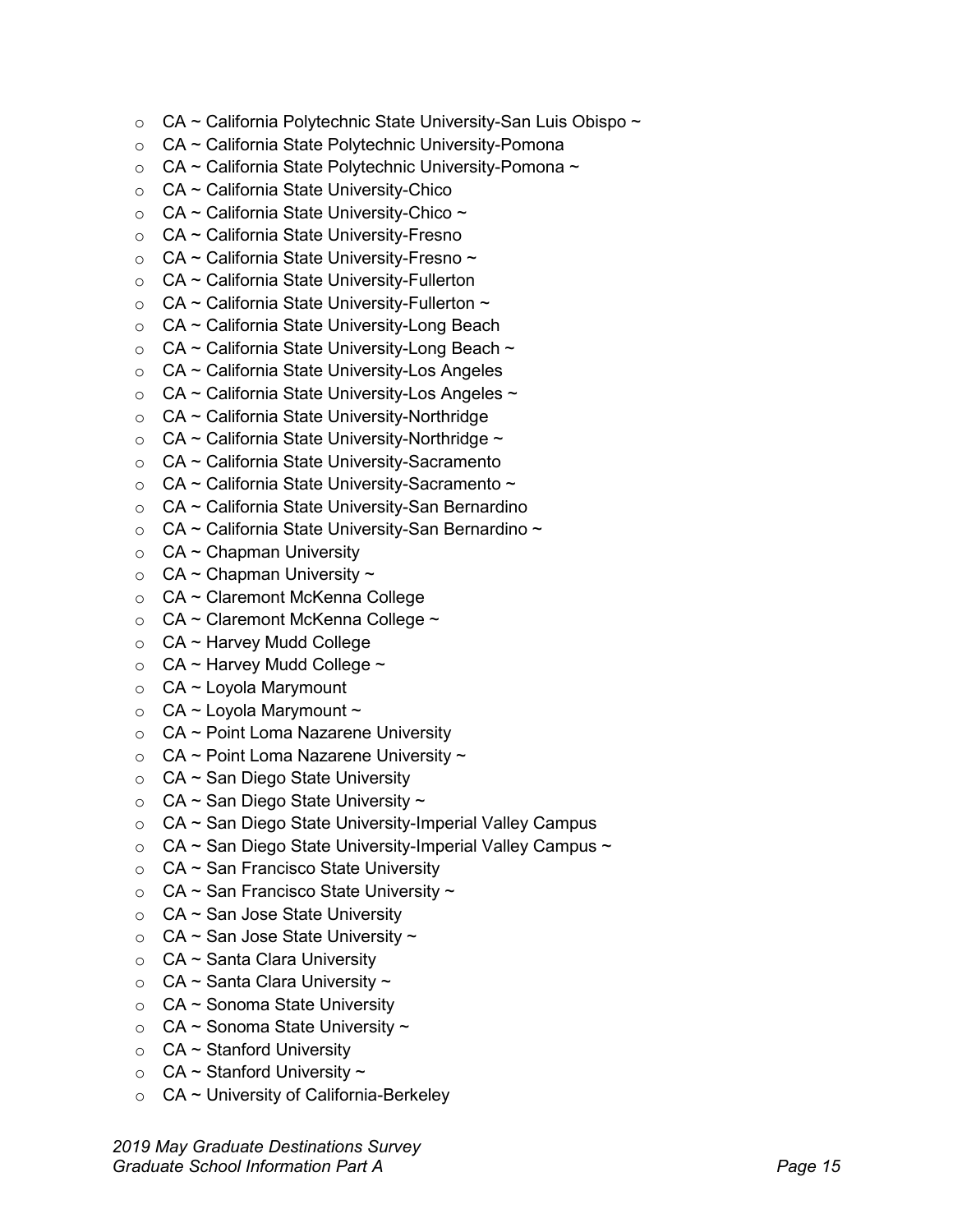- $\circ$  CA ~ University of California-Berkeley ~
- $\circ$  CA ~ University of California-Davis
- $\circ$  CA ~ University of California-Davis ~
- $\circ$  CA ~ University of California-Irvine
- $\circ$  CA ~ University of California-Irvine ~
- $\circ$  CA ~ University of California-Los Angeles
- $\circ$  CA ~ University of California-Los Angeles ~
- $\circ$  CA ~ University of California-Riverside
- $\circ$  CA ~ University of California-Riverside ~
- $\circ$  CA ~ University of California-San Diego
- $\circ$  CA ~ University of California-San Diego ~
- o CA ~ University of California-Santa Barbara
- $\circ$  CA ~ University of California-Santa Barbara ~
- $\circ$  CA ~ University of California-Santa Cruz
- $\circ$  CA ~ University of California-Santa Cruz ~
- $\circ$  CA ~ University of San Diego
- $\circ$  CA ~ University of San Diego ~
- o CA ~ University of Southern California
- $\circ$  CA ~ University of Southern California ~
- $\circ$  CA ~ Other schools
- $\circ$  CA ~ Other schools ~
- o CO
- o CO ~ Adams State College
- $\circ$  CO ~ Adams State College ~
- $\circ$  CO ~ Colorado Christian University
- $\circ$  CO ~ Colorado Christian University ~
- o CO ~ Colorado College
- $\circ$  CO ~ Colorado College ~
- $\circ$  CO ~ Colorado School of Mines
- $\circ$  CO ~ Colorado School of Mines ~
- $\circ$  CO ~ Colorado State University
- $\circ$  CO ~ Colorado State University ~
- o CO ~ Colorado State University Pueblo
- $\circ$  CO ~ Colorado State University Pueblo ~
- $\circ$  CO ~ Fort Lewis College
- $\circ$  CO ~ Fort Lewis College ~
- o CO ~ Johnson & Wales University-Denver
- $\circ$  CO ~ Johnson & Wales University-Denver ~
- o CO ~ Mesa State College aka Colorado Mesa University
- $\circ$  CO ~ Mesa State College aka Colorado Mesa University ~
- o CO ~ Metropolitan State College of Denver
- $\circ$  CO ~ Metropolitan State College of Denver ~
- $\circ$  CO ~ Naropa University
- $\circ$  CO ~ Naropa University ~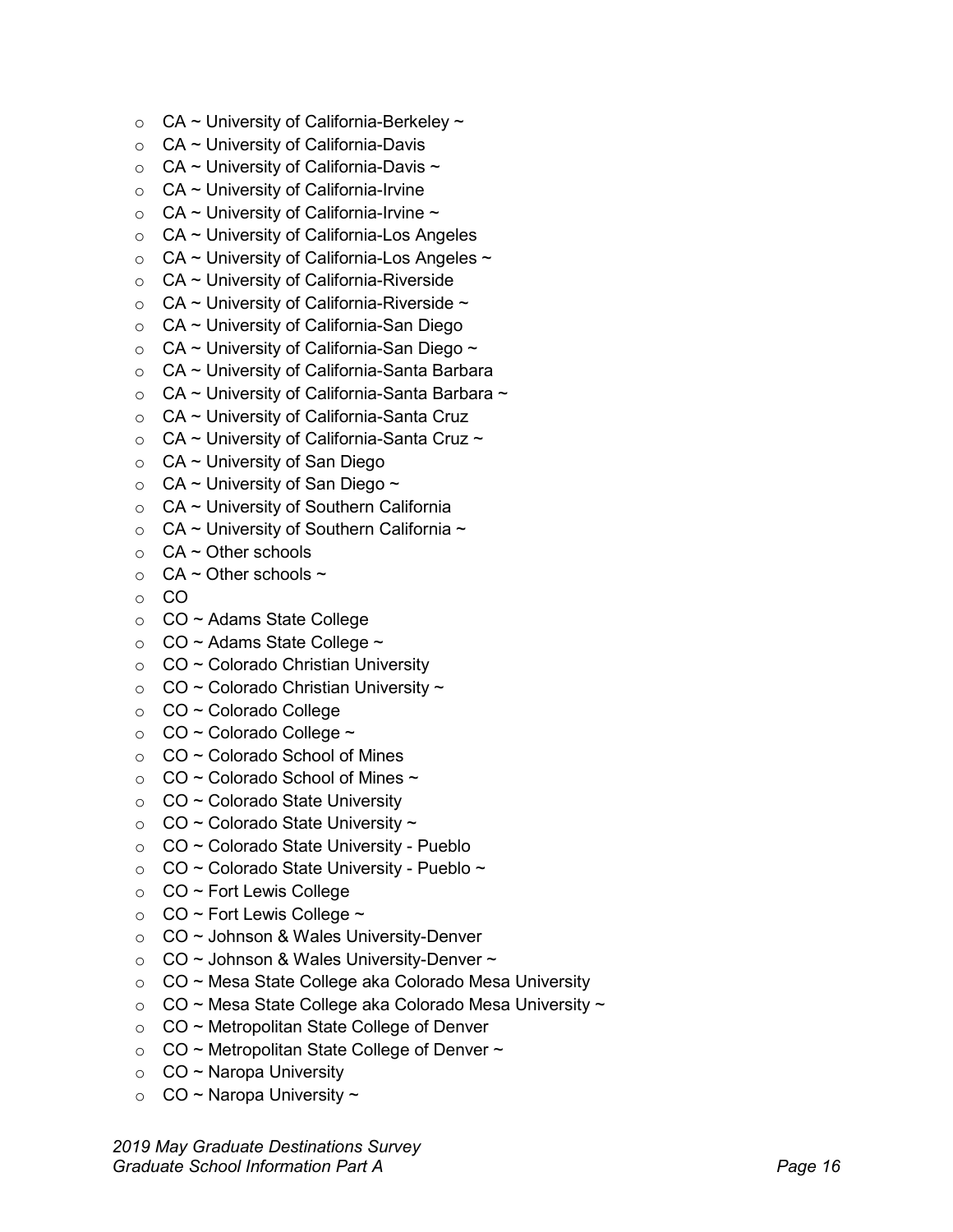- o CO ~ Nazarene Bible College
- $\circ$  CO ~ Nazarene Bible College ~
- $\circ$  CO ~ Regis University
- $\circ$  CO ~ Regis University ~
- $\circ$  CO ~ United States Air Force Academy
- $\circ$  CO ~ United States Air Force Academy ~
- $\circ$  CO ~ University of Colorado at Boulder
- $\circ$  CO ~ University of Colorado at Boulder ~
- $\circ$  CO ~ University of Colorado at Colorado Springs
- $\circ$  CO ~ University of Colorado at Colorado Springs ~
- $\circ$  CO ~ University of Colorado at Denver
- $\circ$  CO ~ University of Colorado at Denver ~
- $\circ$  CO ~ University of Denver
- $\circ$  CO ~ University of Denver ~
- o CO ~ University of Northern Colorado
- $\circ$  CO ~ University of Northern Colorado ~
- o CO ~ Western State College of Colorado
- $\circ$  CO ~ Western State College of Colorado ~
- $\circ$  CO ~ Other schools
- $\circ$  CO ~ Other schools ~
- o CT
- $\circ$  CT ~ University of Connecticut
- $\circ$  CT ~ University of Connecticut ~
- $\circ$  CT ~ Wesleyan university
- $\circ$  CT ~ Wesleyan university ~
- $O$  CT ~ Yale
- $\circ$  CT ~ Yale ~
- $\circ$  CT ~ Other schools
- $\circ$  CT ~ Other schools ~
- o DC
- $\circ$  DC ~ American University
- $\circ$  DC ~ American University ~
- $\circ$  DC ~ George Washington University
- $\circ$  DC ~ George Washington University ~
- $\circ$  DC ~ Georgetown University
- $\circ$  DC ~ Georgetown University ~
- $\circ$  DC ~ Other schools
- $\circ$  DC ~ Other schools ~
- o DE
- $\circ$  DE ~ University of Delaware
- $\circ$  DE ~ University of Delaware ~
- $\circ$  DE ~ Other schools
- $\circ$  DE ~ Other schools ~
- o FL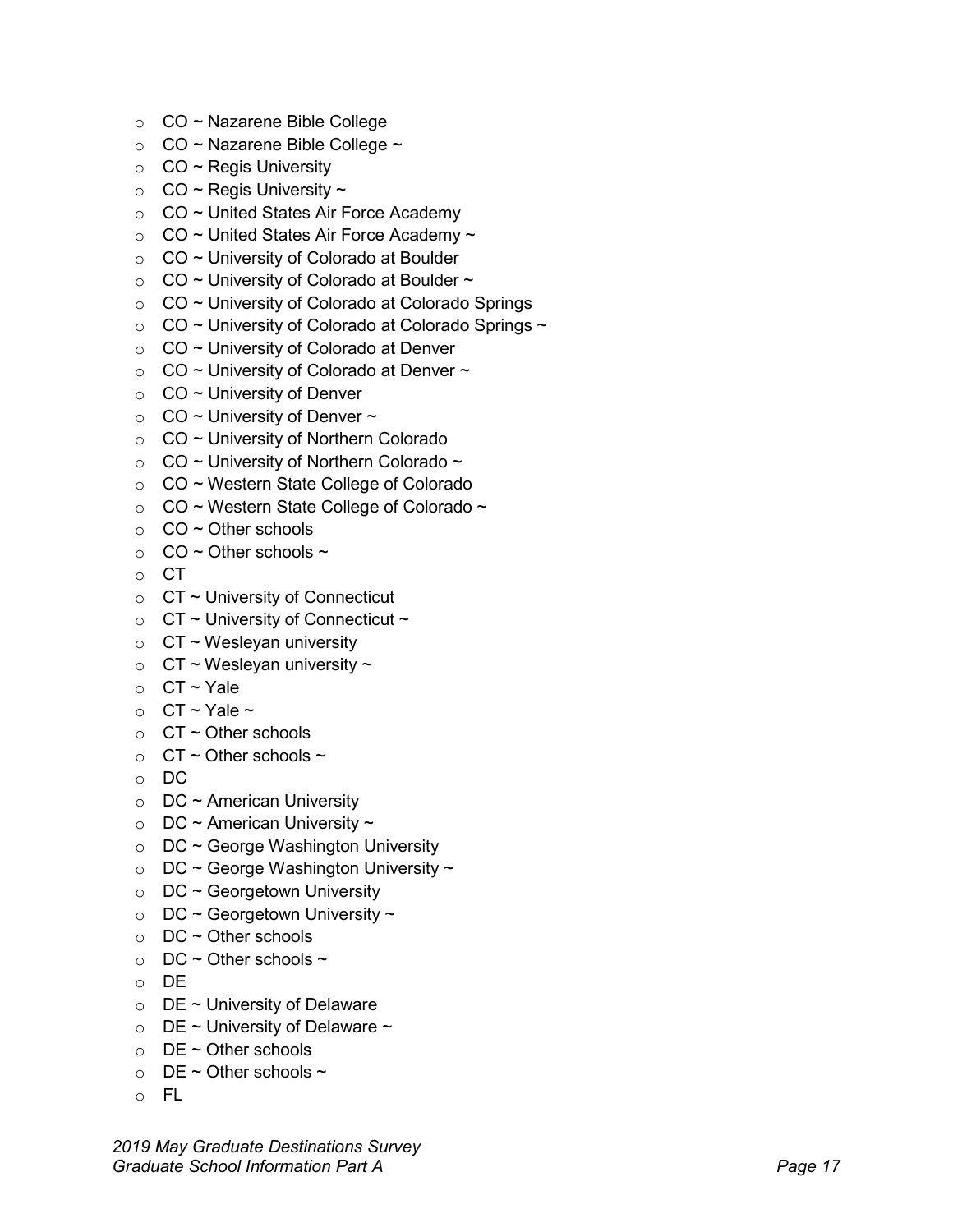- o FL ~ Embry Riddle Aeronautical University-Daytona Beach
- $\circ$  FL ~ Embry Riddle Aeronautical University-Daytona Beach ~
- $\circ$  FL ~ Florida Atlantic University
- $\circ$  FL ~ Florida Atlantic University ~
- o FL ~ Florida Gulf Coast University
- $\circ$  FL ~ Florida Gulf Coast University ~
- $\circ$  FL ~ Florida International University
- $\circ$  FL ~ Florida International University ~
- $\circ$  FL ~ Florida State University
- $\circ$  FL ~ Florida State University ~
- $\circ$  FL ~ University of Central Florida
- $\circ$  FL ~ University of Central Florida ~
- $\circ$  FL ~ University of Florida
- $\circ$  FL ~ University of Florida ~
- $\circ$  FL ~ University of Miami
- $\circ$  FL ~ University of Miami ~
- $\circ$  FL ~ University of North Florida
- $\circ$  FL ~ University of North Florida ~
- $\circ$  FL ~ University of South Florida
- $\circ$  FL ~ University of South Florida ~
- $\circ$  FL ~ Other schools
- $\circ$  FL ~ Other schools ~
- o GA
- $\circ$  GA ~ Emory University
- $\circ$  GA ~ Emory University ~
- o GA ~ Georgia Institute of Technology-Main Campus
- $\circ$  GA ~ Georgia Institute of Technology-Main Campus ~
- $\circ$  GA ~ Georgia Southern University
- $\circ$  GA ~ Georgia Southern University ~
- o GA ~ Georgia State University
- $\circ$  GA ~ Georgia State University ~
- o GA ~ Kennesaw State University
- $\circ$  GA ~ Kennesaw State University ~
- $\circ$  GA ~ Savannah College of Art and Design
- $\circ$  GA ~ Savannah College of Art and Design ~
- $\circ$  GA ~ University of Georgia
- $\circ$  GA ~ University of Georgia ~
- o GA ~ University of West Georgia
- $\circ$  GA ~ University of West Georgia ~
- o GA ~ Valdosta State University
- $\circ$  GA ~ Valdosta State University ~
- $\circ$  GA ~ Other schools
- $\circ$  GA ~ Other schools ~
- o HI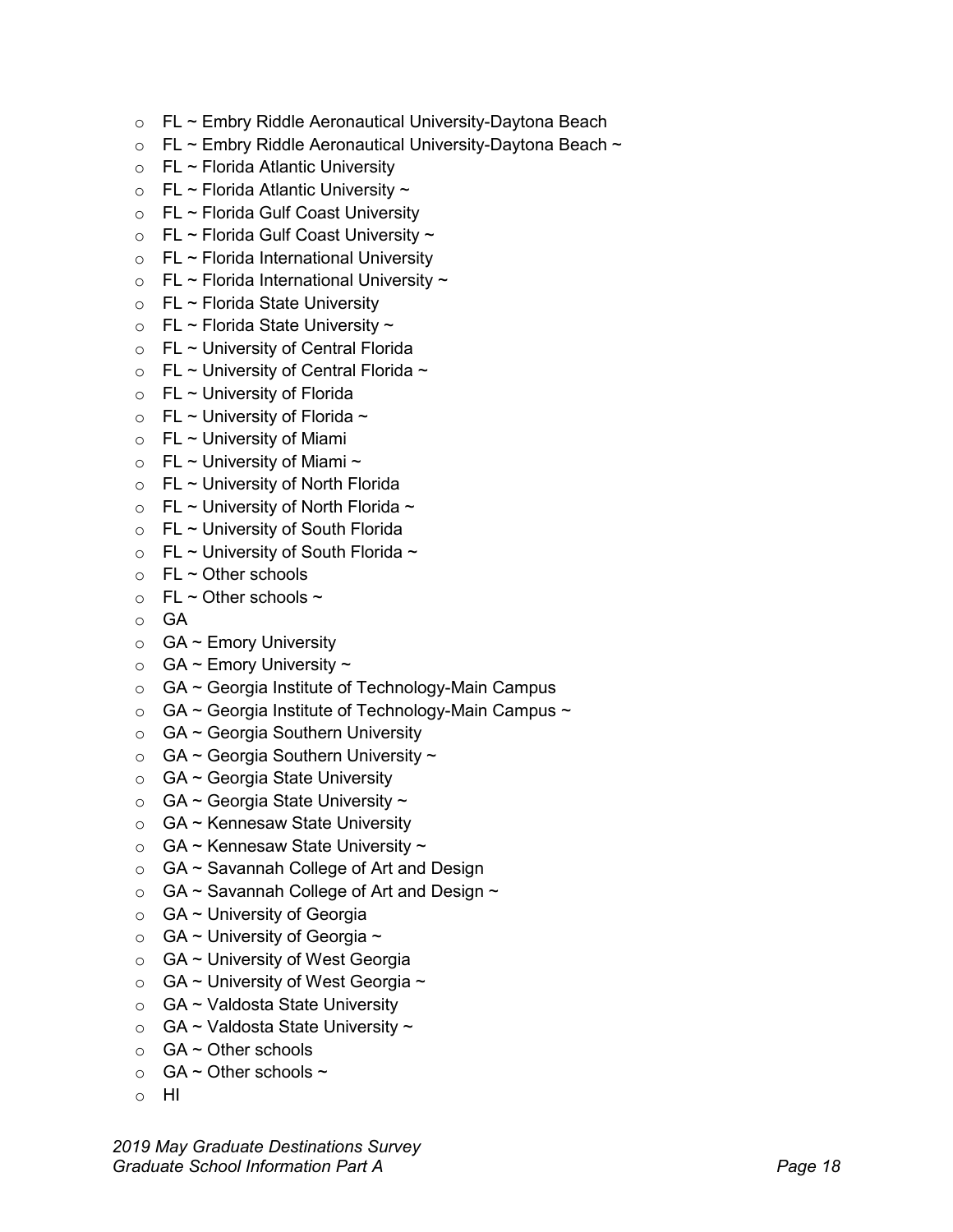- 
- 
- 
- 
- 
- 
- 
- 
- 
- 
- 
- 
- 
- 
- 
- 
- 
- 
- 
- 
- 
- 
- 
- 
- 
- 
- 
- 
- 
- 
- 
- 
- 
- 
- 
- 
- 
- 
- 
- 
- 
- 
- 
- 

*2019 May Graduate Destinations Survey* c Hi – Chinessily of Hawaii at Manoa<br>
c Hi – Chinessily of Hawaii at Manoa<br>
c Hi – Chine schools<br>
- H – Chine schools<br>
- H – Chine schools<br>
- TA – Drake University<br>
- TA – Drake University<br>
- TA – Low State University<br>
-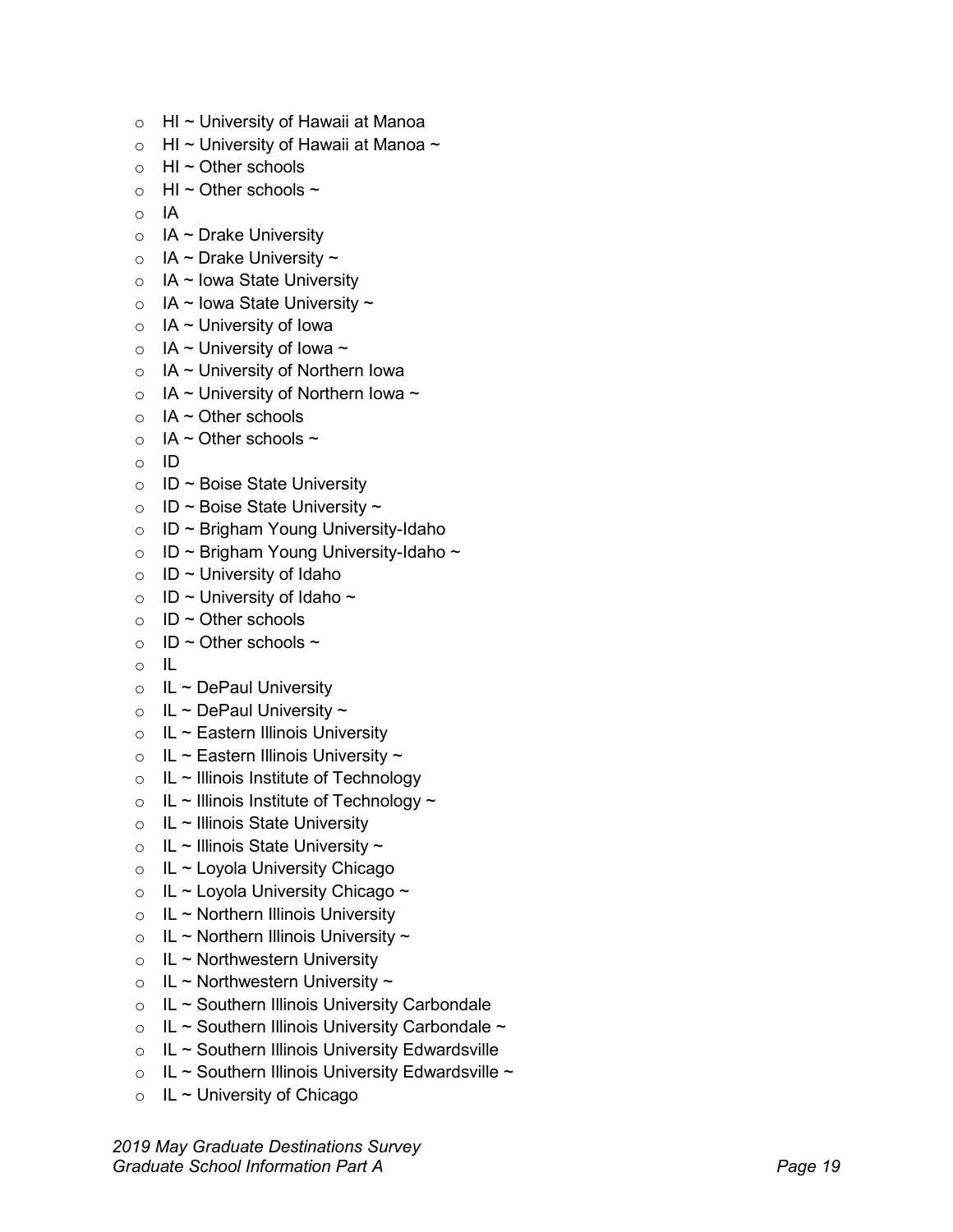- $\circ$  IL ~ University of Chicago ~
- $\circ$  IL ~ University of Illinois at Chicago
- $\circ$  IL ~ University of Illinois at Chicago ~
- $\circ$  IL ~ University of Illinois at Urbana-Champaign
- $\circ$  IL ~ University of Illinois at Urbana-Champaign ~
- $\circ$  IL ~ Western Illinois University
- $\circ$  IL ~ Western Illinois University ~
- $\circ$  IL ~ Other schools
- $\circ$  IL ~ Other schools ~
- $\circ$  IN
- $\circ$  IN ~ Ball State University
- $\circ$  IN ~ Ball State University ~
- $\circ$  IN ~ Depauw University
- $\circ$  IN ~ Depauw University ~
- $\circ$  IN ~ Indiana State University
- $\circ$  IN ~ Indiana State University ~
- $\circ$  IN ~ Indiana University-Bloomington
- $\circ$  IN ~ Indiana University-Bloomington ~
- $\circ$  IN ~ Indiana University-Purdue University-Fort Wayne
- $\circ$  IN ~ Indiana University-Purdue University-Fort Wayne ~
- o IN ~ Indiana University-Purdue University-Indianapolis
- $\circ$  IN ~ Indiana University-Purdue University-Indianapolis ~
- $\circ$  IN ~ Purdue University-Main Campus
- $\circ$  IN ~ Purdue University-Main Campus ~
- $\circ$  IN ~ Rose Hulman Institute of Technology
- $\circ$  IN ~ Rose Hulman Institute of Technology ~
- $\circ$  IN ~ University of Notre Dame
- $\circ$  IN ~ University of Notre Dame ~
- $\circ$  IN ~ University of Southern Indiana
- $\circ$  IN ~ University of Southern Indiana ~
- $\circ$  IN ~ Other schools
- $\circ$  IN ~ Other schools ~
- o KS
- $\circ$  KS ~ Kansas State University
- $\circ$  KS ~ Kansas State University ~
- $\circ$  KS ~ University of Kansas
- $\circ$  KS ~ University of Kansas ~
- $\circ$  KS ~ Other schools
- $\circ$  KS ~ Other schools ~
- o KY
- $\circ$  KY ~ Eastern Kentucky University
- $\circ$  KY ~ Eastern Kentucky University ~
- $\circ$  KY ~ Northern Kentucky University
- $\circ$  KY ~ Northern Kentucky University ~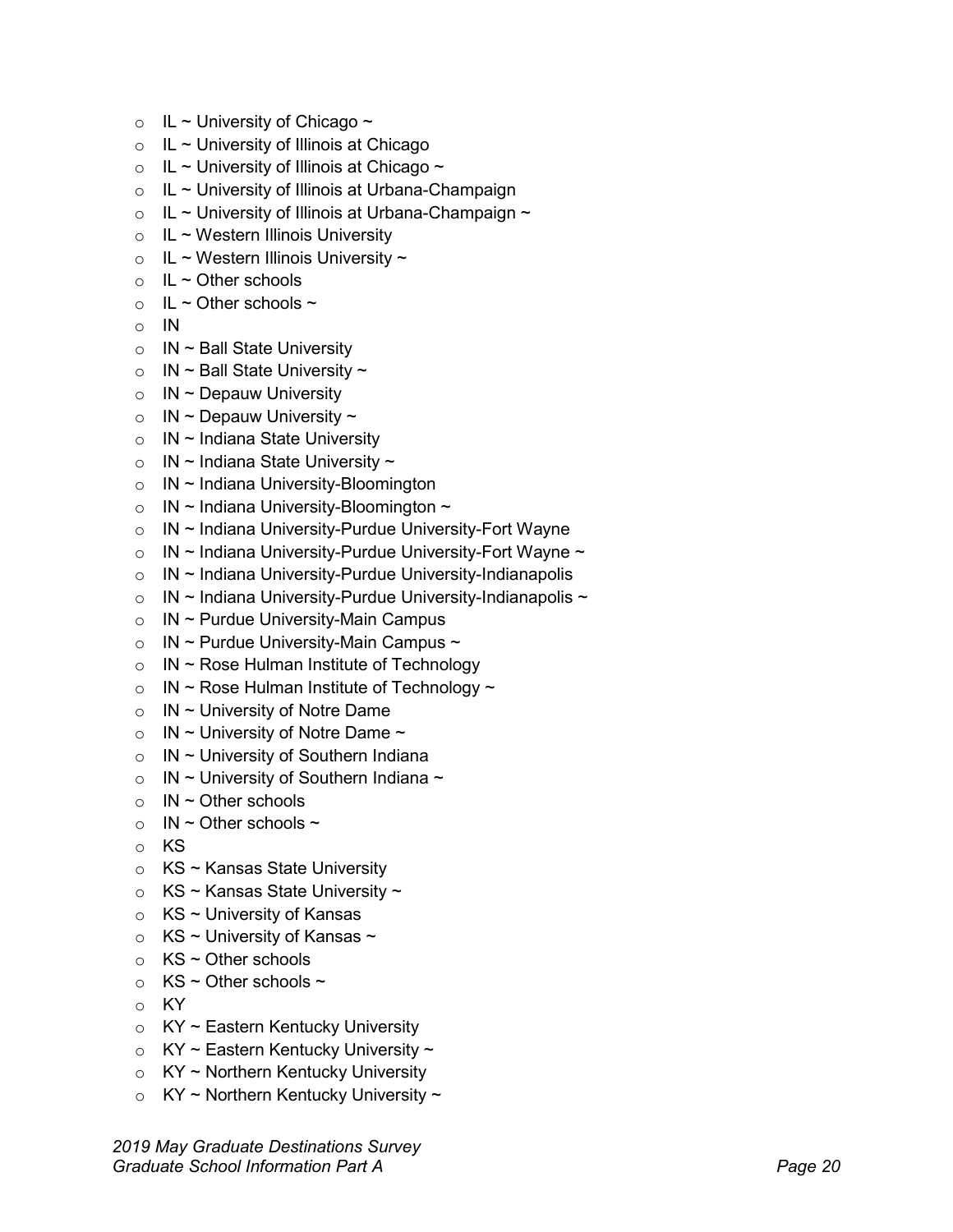- $\circ$  KY ~ University of Kentucky
- $\circ$  KY ~ University of Kentucky ~
- $\circ$  KY ~ University of Louisville
- $\circ$  KY ~ University of Louisville ~
- $\circ$  KY ~ Western Kentucky University
- $\circ$  KY ~ Western Kentucky University ~
- $\circ$  KY ~ Other schools
- $\circ$  KY ~ Other schools ~
- o LA
- o LA ~ Louisiana State University and Agricultural & Mechanical Coll
- $\circ$  LA ~ Louisiana State University and Agricultural & Mechanical Coll ~
- $\circ$  LA ~ Louisiana Tech University
- $\circ$  LA ~ Louisiana Tech University ~
- $\circ$  LA ~ Southeastern Louisiana University
- $\circ$  LA ~ Southeastern Louisiana University ~
- $\circ$  LA ~ Tulane University
- $\circ$  LA ~ Tulane University ~
- $\circ$  LA ~ University of Louisiana at Lafayette
- $\circ$  LA ~ University of Louisiana at Lafayette ~
- $\circ$  LA ~ Other schools
- $\circ$  LA ~ Other schools ~
- o MA
- o MA ~ Boston College
- $\circ$  MA ~ Boston College ~
- $\circ$  MA ~ Boston University
- $\circ$  MA ~ Boston University ~
- o MA ~ Bridgewater State College
- $\circ$  MA ~ Bridgewater State College ~
- $\circ$  MA ~ Clark University
- $\circ$  MA ~ Clark University ~
- $\circ$  MA ~ Harvard University
- $\circ$  MA ~ Harvard University ~
- $\circ$  MA ~ Massachusetts Institute of Technology (MIT)
- $\circ$  MA ~ Massachusetts Institute of Technology (MIT) ~
- $\circ$  MA ~ Northeastern University
- $\circ$  MA ~ Northeastern University ~
- $\circ$  MA ~ Tufts University
- $\circ$  MA ~ Tufts University ~
- $\circ$  MA ~ University of Massachusetts Amherst
- $\circ$  MA ~ University of Massachusetts Amherst ~
- o MA ~ University of Massachusetts-Dartmouth
- $\circ$  MA ~ University of Massachusetts-Dartmouth ~
- o MA ~ Other schools
- $\circ$  MA ~ Other schools ~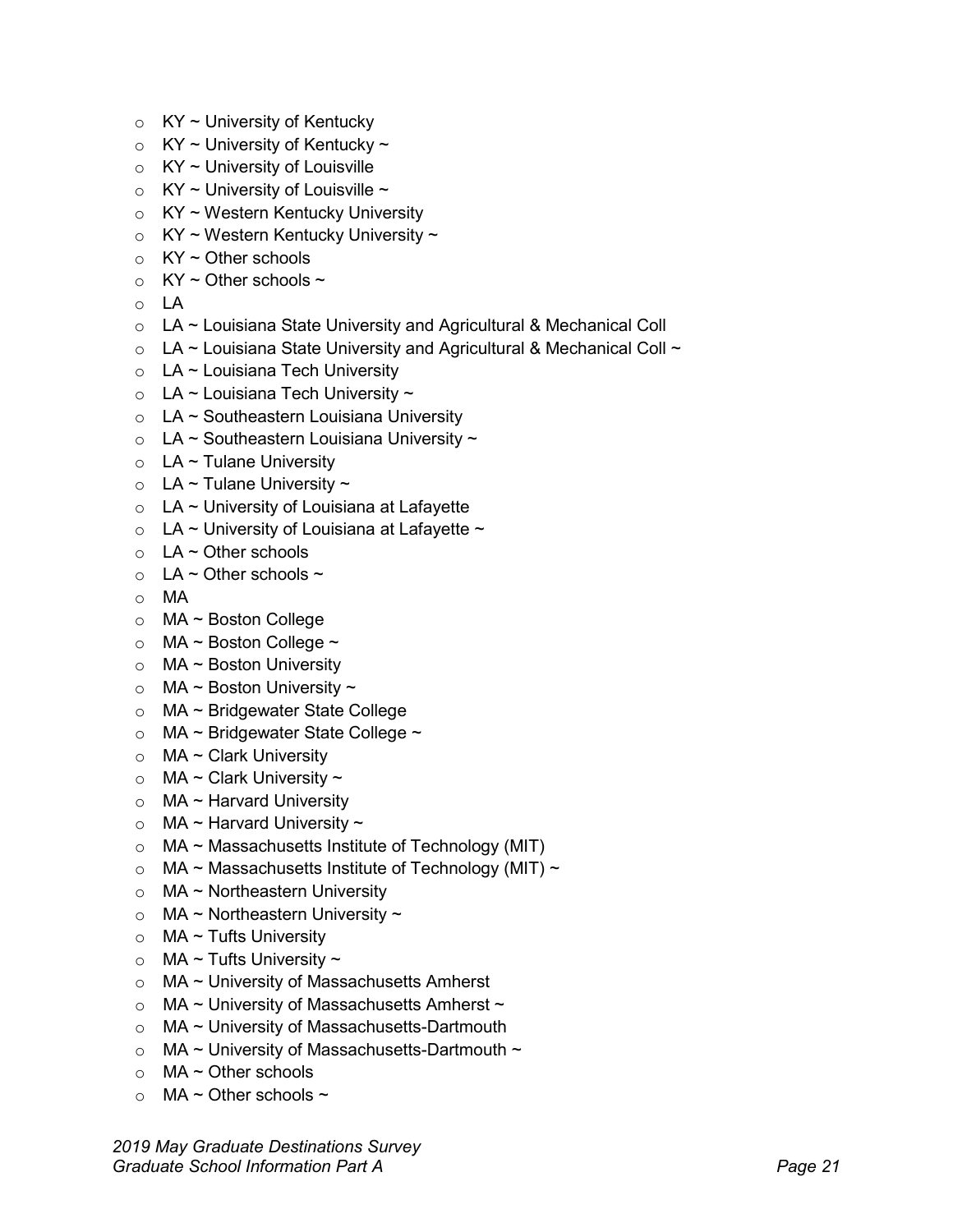- 
- 
- 
- 
- 
- 
- 
- 
- 
- 
- 
- 
- 
- 
- 
- 
- 
- 
- 
- 
- 
- 
- 
- 
- 
- 
- 
- 
- 
- 
- 
- 
- 
- 
- 
- 
- 
- 
- 
- 
- 
- 
- 
- 

*2019 May Graduate Destinations Survey* s MD<br>
ND - Johns Hopkins University<br>
SID - Johns Hopkins University<br>
SID - Travacon University<br>
SID - Travacon University<br>
SID - University and Anademy<br>
SID - University of Maryland-College Park<br>
AD - University of Maryla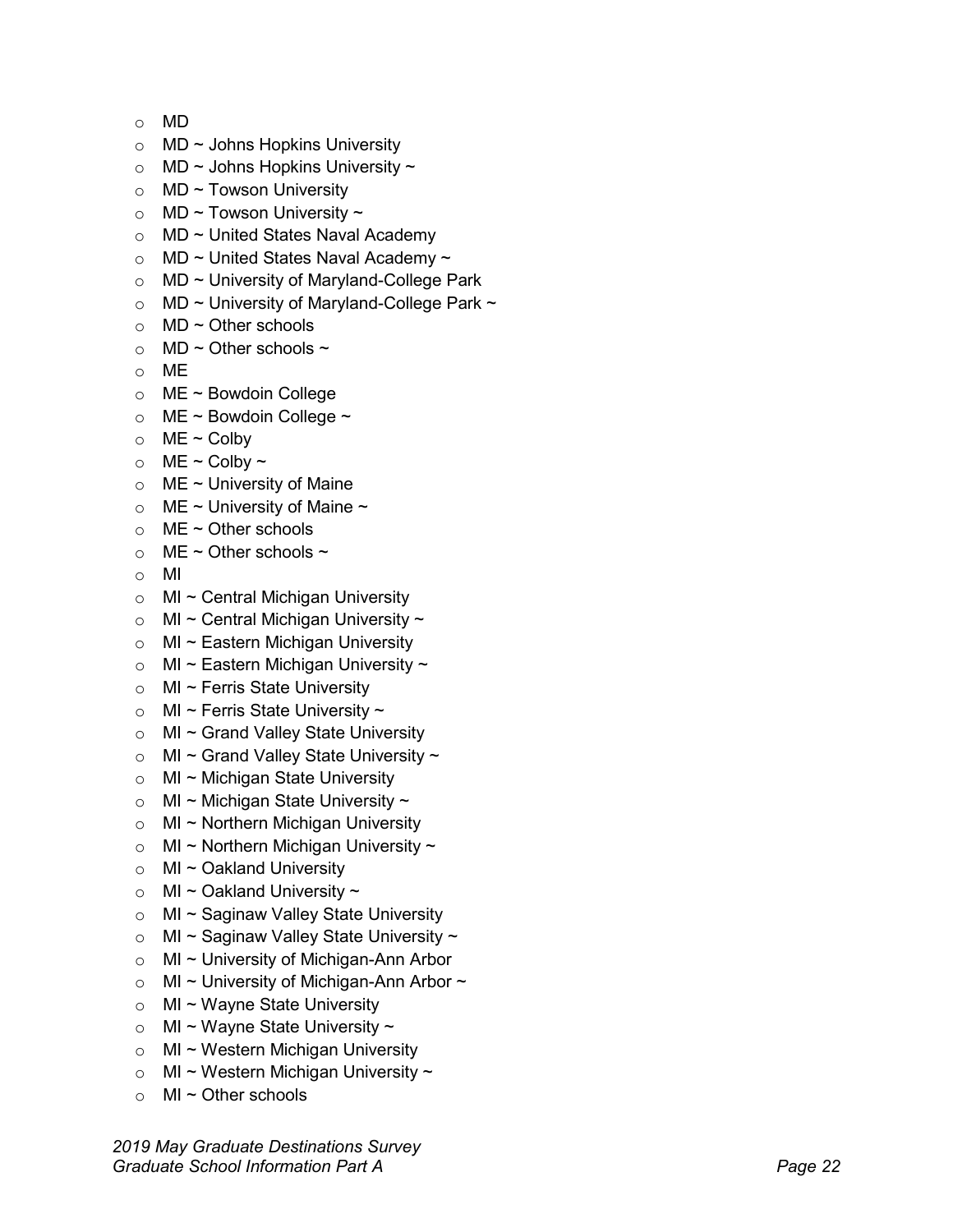- 
- 
- 
- 
- 
- 
- 
- 
- 
- 
- 
- 
- 
- 
- 
- 
- 
- 
- 
- 
- 
- 
- 
- 
- 
- 
- 
- 
- 
- 
- 
- 
- 
- 
- 
- 
- 
- 
- 
- 
- 
- 
- 
- 

*2019 May Graduate Destinations Survey* s Mi – Chine schools –<br>
S MN<br>
S MN – Carlelon College<br>
S MN – Carlelon College<br>
S MN – Minnesota State University-Mankato<br>
S MN – Minnesota State University-Mankato<br>
S MN – Saint Cloud State University<br>
S MN – Saint Cloud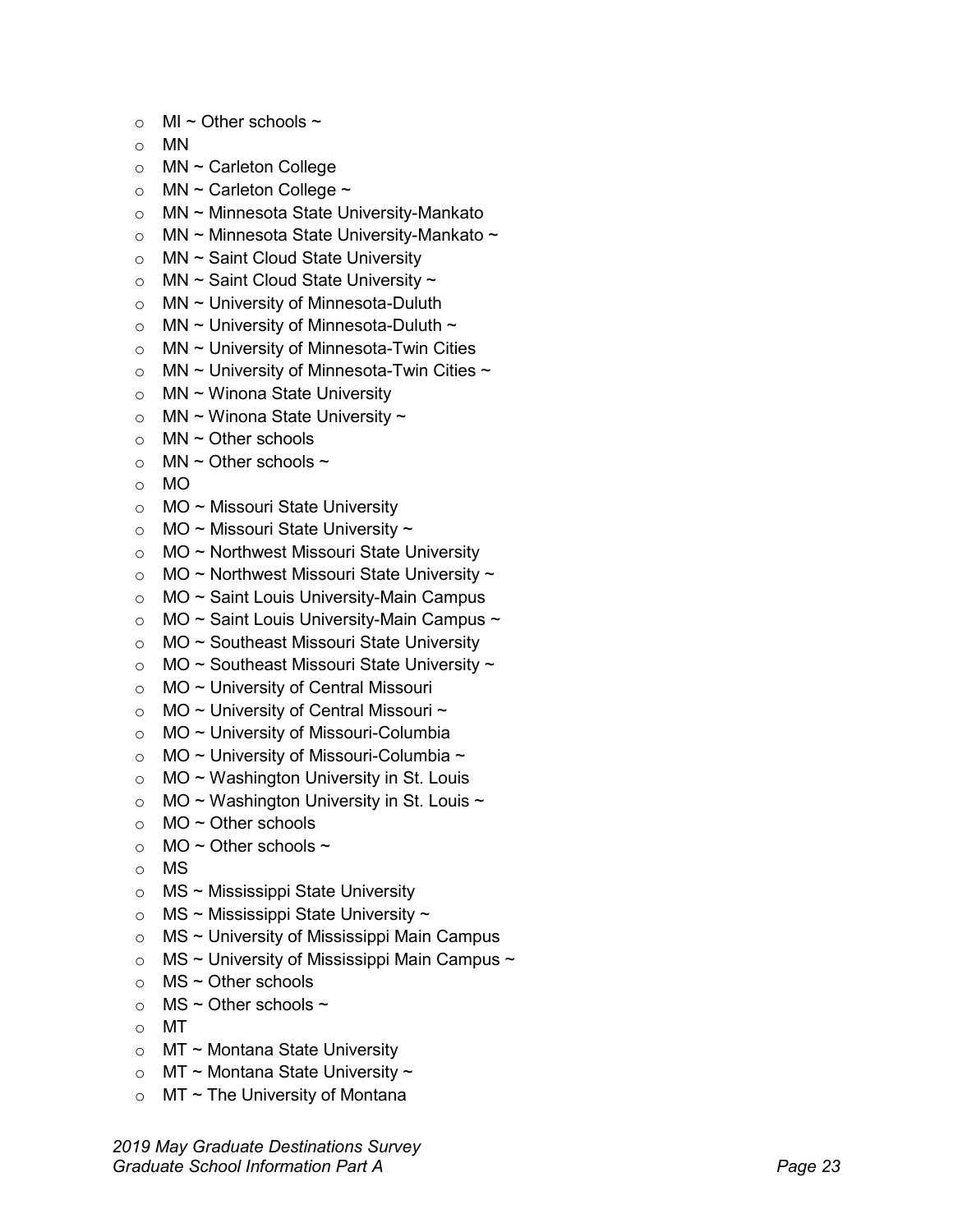- $\circ$  MT ~ The University of Montana ~
- $\circ$  MT ~ Other schools
- $\circ$  MT ~ Other schools ~
- o NC
- $\circ$  NC ~ Appalachian State University
- $\circ$  NC ~ Appalachian State University ~
- $\circ$  NC ~ Duke University
- $\circ$  NC ~ Duke University ~
- $\circ$  NC ~ East Carolina University
- $\circ$  NC ~ East Carolina University ~
- $\circ$  NC ~ North Carolina A & T State University
- $\circ$  NC ~ North Carolina A & T State University ~
- $\circ$  NC ~ North Carolina State University at Raleigh
- $\circ$  NC ~ North Carolina State University at Raleigh ~
- $\circ$  NC ~ University of North Carolina at Chapel Hill
- $\circ$  NC ~ University of North Carolina at Chapel Hill ~
- $\circ$  NC ~ University of North Carolina at Charlotte
- $\circ$  NC ~ University of North Carolina at Charlotte ~
- o NC ~ University of North Carolina at Greensboro
- $\circ$  NC ~ University of North Carolina at Greensboro ~
- $\circ$  NC ~ University of North Carolina-Wilmington
- $\circ$  NC ~ University of North Carolina-Wilmington ~
- $\circ$  NC ~ Wake Forest University
- $\circ$  NC ~ Wake Forest University ~
- $\circ$  NC ~ Western Carolina University
- $\circ$  NC ~ Western Carolina University ~
- $\circ$  NC ~ Other schools
- $\circ$  NC ~ Other schools ~
- o ND
- o ND ~ North Dakota State University-Main Campus
- $\circ$  ND ~ North Dakota State University-Main Campus ~
- $\circ$  ND ~ University of North Dakota
- $\circ$  ND ~ University of North Dakota ~
- $\circ$  ND ~ Other schools
- $\circ$  ND ~ Other schools ~
- o NE
- $\circ$  NE ~ Creighton University
- $\circ$  NE ~ Creighton University ~
- $\circ$  NE ~ University of Nebraska at Omaha
- $\circ$  NE ~ University of Nebraska at Omaha ~
- o NE ~ University of Nebraska-Lincoln
- $\circ$  NE ~ University of Nebraska-Lincoln ~
- $\circ$  NE ~ Other schools
- $\circ$  NE ~ Other schools ~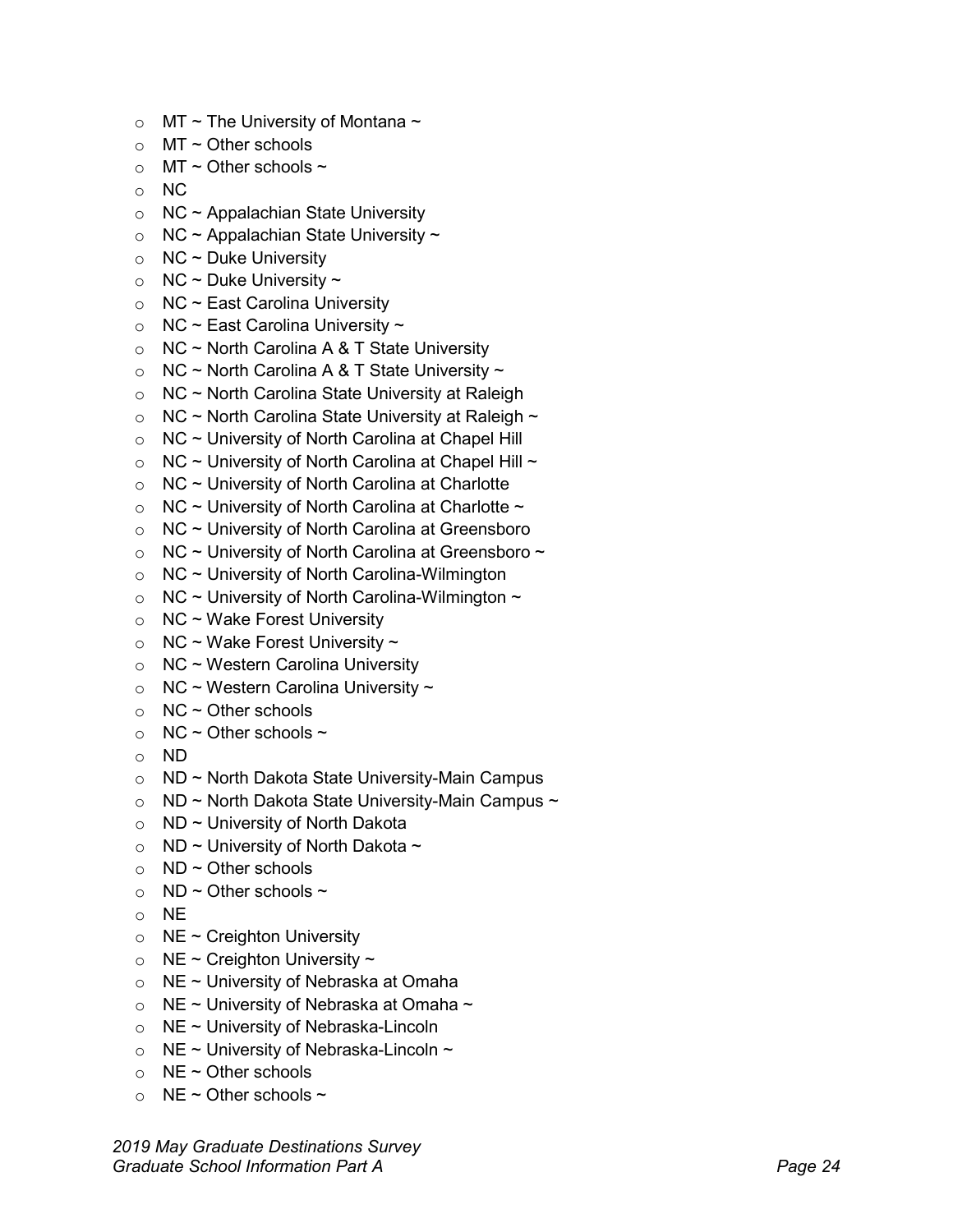- o NH
- $\circ$  NH ~ Dartmouth College
- $\circ$  NH ~ Dartmouth College ~
- $\circ$  NH ~ University of New Hampshire-Main Campus
- $\circ$  NH ~ University of New Hampshire-Main Campus ~
- $\circ$  NH ~ Other schools
- $\circ$  NH ~ Other schools ~
- o NJ
- $\circ$  NJ ~ Montclair State University
- $\circ$  NJ ~ Montclair State University ~
- $\circ$  NJ ~ Princeton University
- $\circ$  NJ ~ Princeton University ~
- $\circ$  NJ ~ Ramapo College of New Jersey
- $\circ$  NJ ~ Ramapo College of New Jersey ~
- $\circ$  NJ ~ Rutgers University-New Brunswick
- $\circ$  NJ ~ Rutgers University-New Brunswick ~
- $\circ$  NJ ~ The Richard Stockton College of New Jersey
- $\circ$  NJ ~ The Richard Stockton College of New Jersey ~
- $\circ$  NJ ~ Other schools
- $\circ$  NJ ~ Other schools ~
- o NM
- o NM ~ New Mexico State University-Main Campus
- $\circ$  NM ~ New Mexico State University-Main Campus ~
- o NM ~ University of New Mexico-Main Campus
- $\circ$  NM ~ University of New Mexico-Main Campus ~
- $\circ$  NM ~ Other schools
- $\circ$  NM ~ Other schools ~
- o NV
- o NV ~ University of Nevada-Las Vegas
- $\circ$  NV ~ University of Nevada-Las Vegas ~
- $\circ$  NV ~ University of Nevada-Reno
- $\circ$  NV ~ University of Nevada-Reno ~
- $\circ$  NV ~ Other schools
- $\circ$  NV ~ Other schools ~
- o NY
- $\circ$  NY ~ Columbia University
- $\circ$  NY ~ Columbia University ~
- $\circ$  NY ~ Cornell University
- $\circ$  NY ~ Cornell University ~
- o NY ~ CUNY Bernard M Baruch College
- $\circ$  NY ~ CUNY Bernard M Baruch College ~
- $\circ$  NY ~ CUNY City College
- $\circ$  NY ~ CUNY City College ~
- o NY ~ CUNY College of Staten Island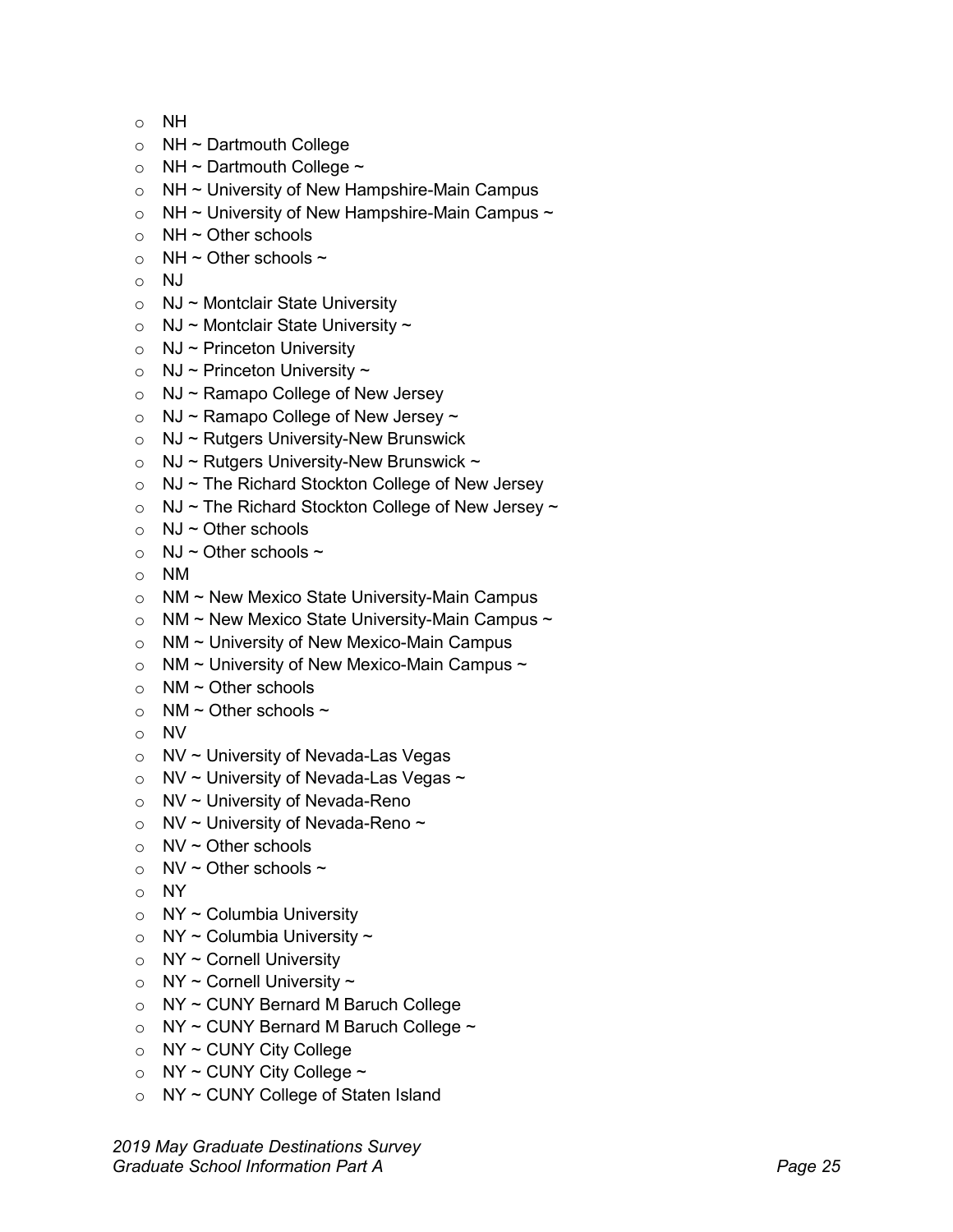- $\circ$  NY ~ CUNY College of Staten Island ~
- o NY ~ CUNY Hunter College
- $\circ$  NY ~ CUNY Hunter College ~
- o NY ~ CUNY John Jay College Criminal Justice
- $\circ$  NY ~ CUNY John Jay College Criminal Justice ~
- o NY ~ CUNY Queens College
- $\circ$  NY ~ CUNY Queens College ~
- $\circ$  NY ~ Fordham University
- $\circ$  NY ~ Fordham University ~
- o NY ~ Hofstra University
- $\circ$  NY ~ Hofstra University ~
- $\circ$  NY ~ Ithaca College
- $\circ$  NY ~ Ithaca College ~
- $\circ$  NY ~ New York University
- $\circ$  NY ~ New York University ~
- o NY ~ Rensselaer Polytechnic Institute
- $\circ$  NY ~ Rensselaer Polytechnic Institute ~
- $\circ$  NY ~ Rochester Institute of Technology
- $\circ$  NY ~ Rochester Institute of Technology ~
- o NY ~ St. John's University-New York
- $\circ$  NY ~ St. John's University-New York ~
- $\circ$  NY ~ Stony Brook University
- $\circ$  NY ~ Stony Brook University ~
- $\circ$  NY ~ SUNY at Albany
- $\circ$  NY ~ SUNY at Albany ~
- $\circ$  NY ~ SUNY at Binghamton
- $\circ$  NY ~ SUNY at Binghamton ~
- $\circ$  NY ~ SUNY at Buffalo
- $\circ$  NY ~ SUNY at Buffalo ~
- $\circ$  NY ~ Syracuse University
- $\circ$  NY ~ Syracuse University ~
- o NY ~ Touro College
- $\circ$  NY ~ Touro College ~
- $\circ$  NY ~ United States Military Academy West Point
- $\circ$  NY ~ United States Military Academy West Point ~
- $\circ$  NY ~ University of Rochester
- $\circ$  NY ~ University of Rochester ~
- $\circ$  NY ~ Other schools
- $\circ$  NY ~ Other schools ~
- o OH
- o OH ~ Bowling Green State University-Main Campus
- $\circ$  OH ~ Bowling Green State University-Main Campus ~
- o OH ~ Case Western Reserve University
- $\circ$  OH ~ Case Western Reserve University ~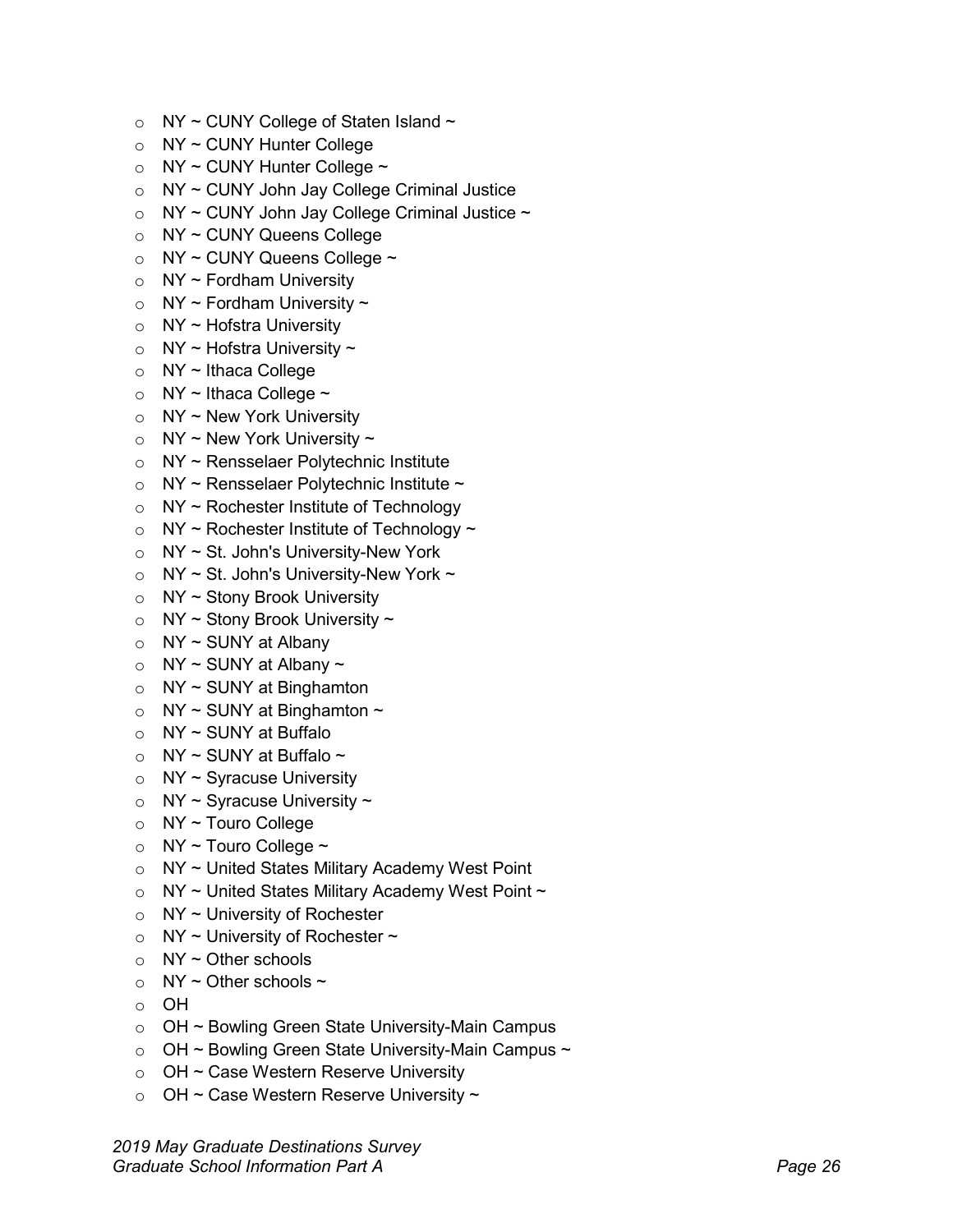- o OH ~ Kent State University-Kent Campus
- $\circ$  OH ~ Kent State University-Kent Campus ~
- o OH ~ Miami University-Oxford
- $\circ$  OH ~ Miami University-Oxford ~
- o OH ~ Ohio State University-Main Campus
- $\circ$  OH ~ Ohio State University-Main Campus ~
- $\circ$  OH ~ Ohio University-Main Campus
- $\circ$  OH ~ Ohio University-Main Campus ~
- $\circ$  OH ~ University of Cincinnati-Main Campus
- $\circ$  OH ~ University of Cincinnati-Main Campus ~
- $\circ$  OH ~ University of Dayton
- $\circ$  OH ~ University of Dayton ~
- $\circ$  OH ~ Other schools
- $\circ$  OH ~ Other schools ~
- o OK
- o OK ~ Oklahoma State University-Main Campus
- $\circ$  OK ~ Oklahoma State University-Main Campus ~
- o OK ~ University of Central Oklahoma
- $\circ$  OK ~ University of Central Oklahoma ~
- o OK ~ University of Oklahoma Norman Campus
- $\circ$  OK ~ University of Oklahoma Norman Campus ~
- $\circ$  OK ~ University of Tulsa
- $\circ$  OK ~ University of Tulsa ~
- $\circ$  OK ~ Other schools
- $\circ$  OK ~ Other schools ~
- o OR
- $\circ$  OR ~ Oregon State University
- $\circ$  OR ~ Oregon State University ~
- $\circ$  OR ~ University of Oregon
- $\circ$  OR ~ University of Oregon ~
- $\circ$  OR ~ University of Portland
- $\circ$  OR ~ University of Portland ~
- $\circ$  OR ~ Willamette University
- $\circ$  OR ~ Willamette University ~
- $\circ$  OR ~ Other schools
- $\circ$  OR ~ Other schools ~
- o PA
- o PA ~ Bloomsburg University of Pennsylvania
- $\circ$  PA ~ Bloomsburg University of Pennsylvania ~
- $\circ$  PA ~ Carnegie Mellon University
- $\circ$  PA ~ Carnegie Mellon University ~
- $\circ$  PA ~ Drexel University
- $\circ$  PA ~ Drexel University ~
- o PA ~ Indiana University of Pennsylvania-Main Campus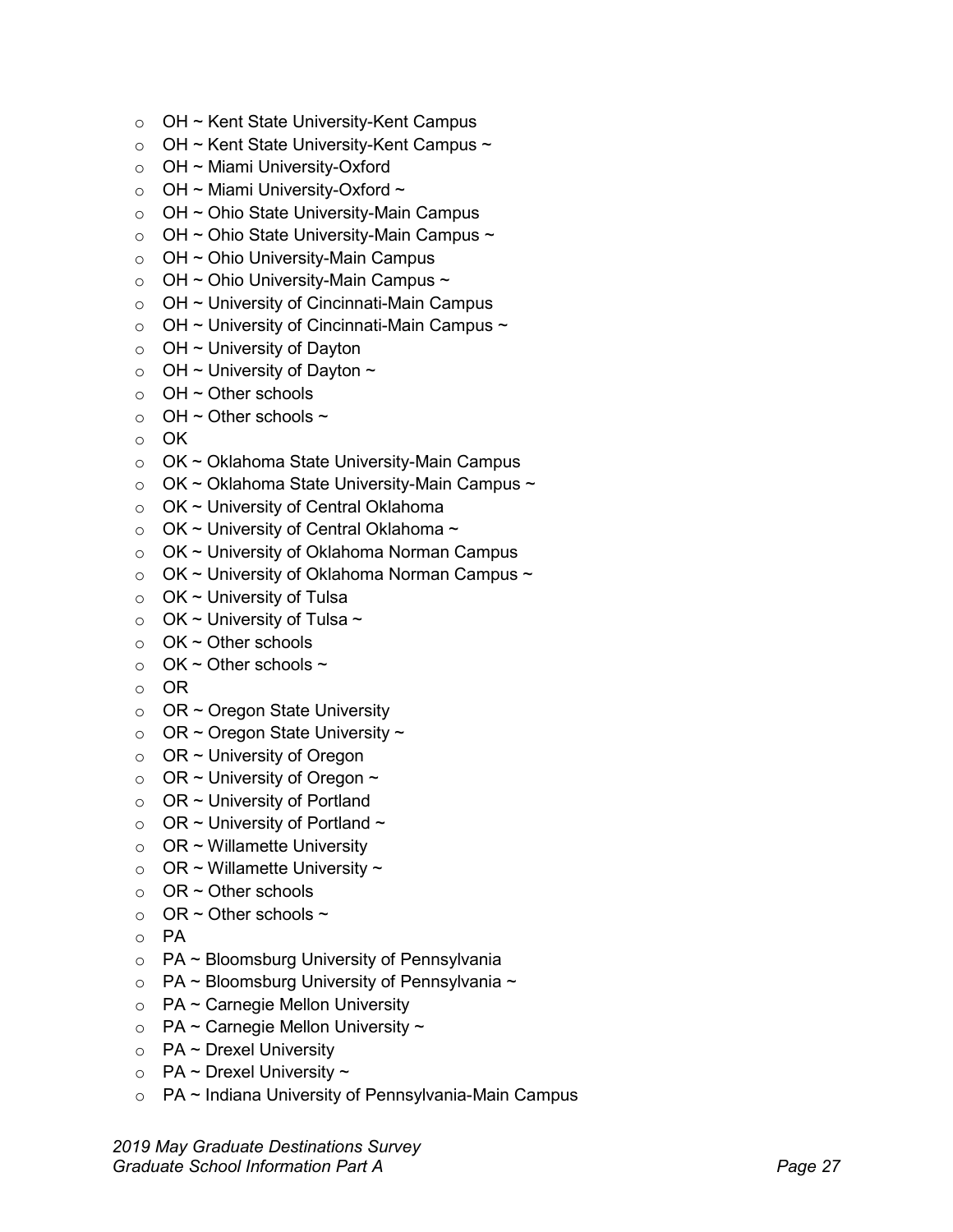- $\circ$  PA ~ Indiana University of Pennsylvania-Main Campus ~
- $\circ$  PA ~ Kutztown University of Pennsylvania
- $\circ$  PA ~ Kutztown University of Pennsylvania ~
- $\circ$  PA ~ Lehigh University
- $\circ$  PA ~ Lehigh University ~
- o PA ~ Pennsylvania State University-Main Campus
- $\circ$  PA ~ Pennsylvania State University-Main Campus ~
- $\circ$  PA ~ Shippensburg University of Pennsylvania
- $\circ$  PA ~ Shippensburg University of Pennsylvania ~
- $\circ$  PA ~ Temple University
- $\circ$  PA ~ Temple University ~
- $\circ$  PA ~ University of Pennsylvania
- $\circ$  PA ~ University of Pennsylvania ~
- $\circ$  PA ~ University of Pittsburgh-Pittsburgh Campus
- $\circ$  PA ~ University of Pittsburgh-Pittsburgh Campus ~
- $\circ$  PA ~ Villanova University
- $\circ$  PA ~ Villanova University ~
- o PA ~ West Chester University of Pennsylvania
- $\circ$  PA ~ West Chester University of Pennsylvania ~
- $\circ$  PA ~ Other schools
- $\circ$  PA ~ Other schools ~
- o PR
- $\circ$  PR ~ Universidad Del Este
- $\circ$  PR ~ Universidad Del Este ~
- o PR ~ Universidad Del Turabo
- $\circ$  PR ~ Universidad Del Turabo ~
- $\circ$  PR ~ Universidad Metropolitana
- $\circ$  PR ~ Universidad Metropolitana ~
- $\circ$  PR ~ University of Puerto Rico-Mayaguez
- $\circ$  PR ~ University of Puerto Rico-Mayaguez ~
- $\circ$  PR ~ University of Puerto Rico-Rio Piedras Campus
- $\circ$  PR ~ University of Puerto Rico-Rio Piedras Campus ~
- $\circ$  PR ~ Other schools
- $\circ$  PR ~ Other schools ~
- o RI
- $\circ$  RI ~ Brown University
- $\circ$  RI ~ Brown University ~
- o RI ~ Johnson & Wales University
- $\circ$  RI ~ Johnson & Wales University ~
- $\circ$  RI ~ University of Rhode Island
- $\circ$  RI ~ University of Rhode Island ~
- $\circ$  RI ~ Other schools
- $\circ$  RI ~ Other schools ~
- o SC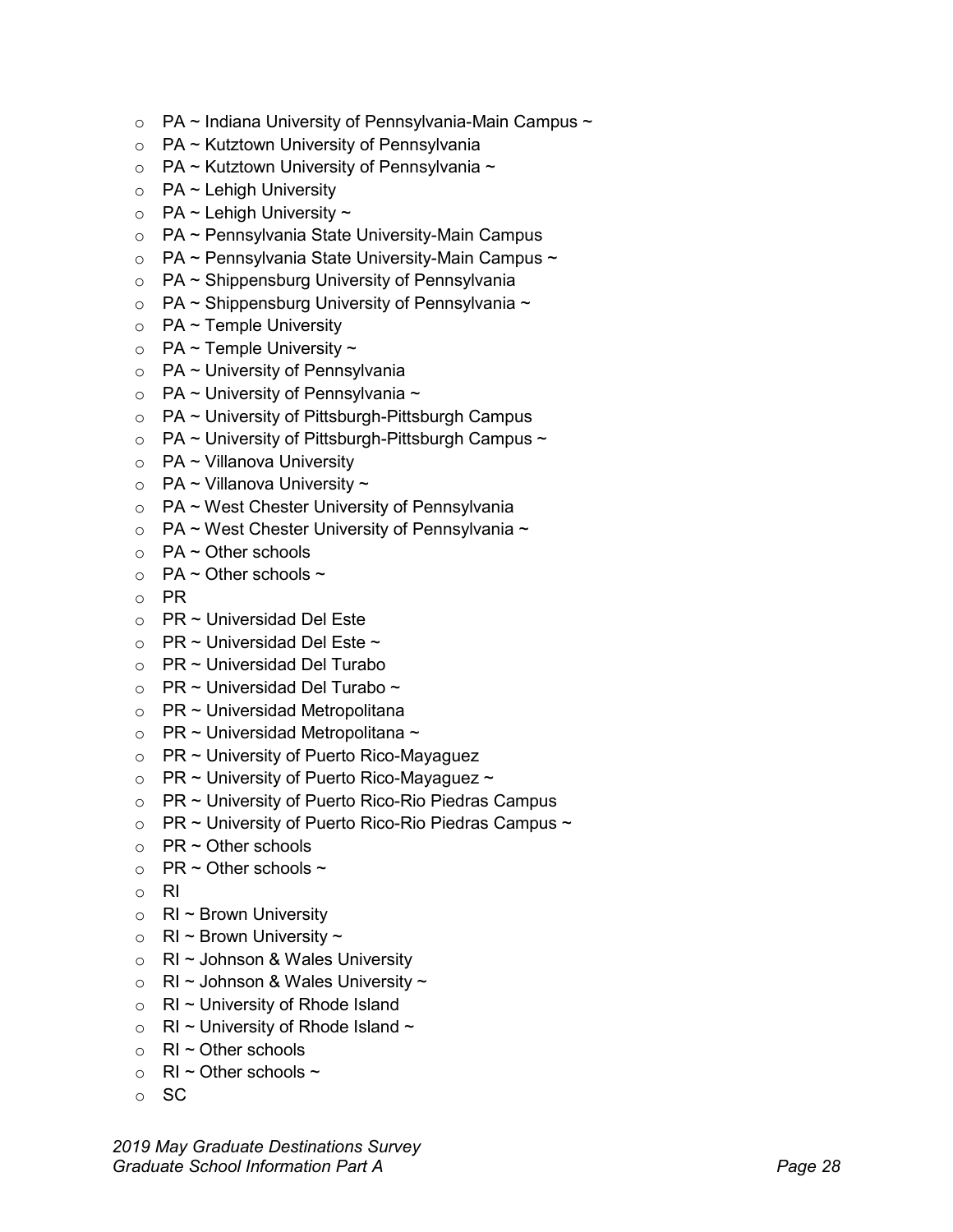- $\circ$  SC ~ Clemson University
- $\circ$  SC ~ Clemson University ~
- $\circ$  SC ~ College of Charleston
- $\circ$  SC ~ College of Charleston ~
- $\circ$  SC ~ Furman University
- $\circ$  SC ~ Furman University ~
- $\circ$  SC ~ University of South Carolina-Columbia
- $\circ$  SC ~ University of South Carolina-Columbia ~
- $\circ$  SC ~ Other schools
- $\circ$  SC ~ Other schools ~
- o SD
- $\circ$  SD ~ South Dakota State University
- $\circ$  SD ~ South Dakota State University ~
- $\circ$  SD ~ Other schools
- $\circ$  SD ~ Other schools ~
- o TN
- $\circ$  TN ~ East Tennessee State University
- $\circ$  TN ~ East Tennessee State University ~
- $\circ$  TN ~ Middle Tennessee State University
- $\circ$  TN ~ Middle Tennessee State University ~
- $\circ$  TN ~ Tennessee Technological University
- $\circ$  TN ~ Tennessee Technological University ~
- $\circ$  TN ~ The University of Tennessee
- $\circ$  TN ~ The University of Tennessee ~
- $\circ$  TN ~ The University of Tennessee at Chattanooga
- $\circ$  TN ~ The University of Tennessee at Chattanooga ~
- $\circ$  TN ~ University of Memphis
- $\circ$  TN ~ University of Memphis ~
- $\circ$  TN ~ Vanderbilt University
- $\circ$  TN ~ Vanderbilt University ~
- $\circ$  TN ~ Other schools
- $\circ$  TN ~ Other schools ~
- o TX
- $\circ$  TX ~ Baylor University
- $\circ$  TX ~ Baylor University ~
- $\circ$  TX ~ Sam Houston State University
- $\circ$  TX ~ Sam Houston State University ~
- $\circ$  TX ~ Southern Methodist University
- $\circ$  TX ~ Southern Methodist University ~
- $\circ$  TX ~ Stephen F Austin State University
- $\circ$  TX ~ Stephen F Austin State University ~
- $\circ$  TX ~ Texas A & M University
- $\circ$  TX ~ Texas A & M University ~
- $\circ$  TX ~ Texas Christian University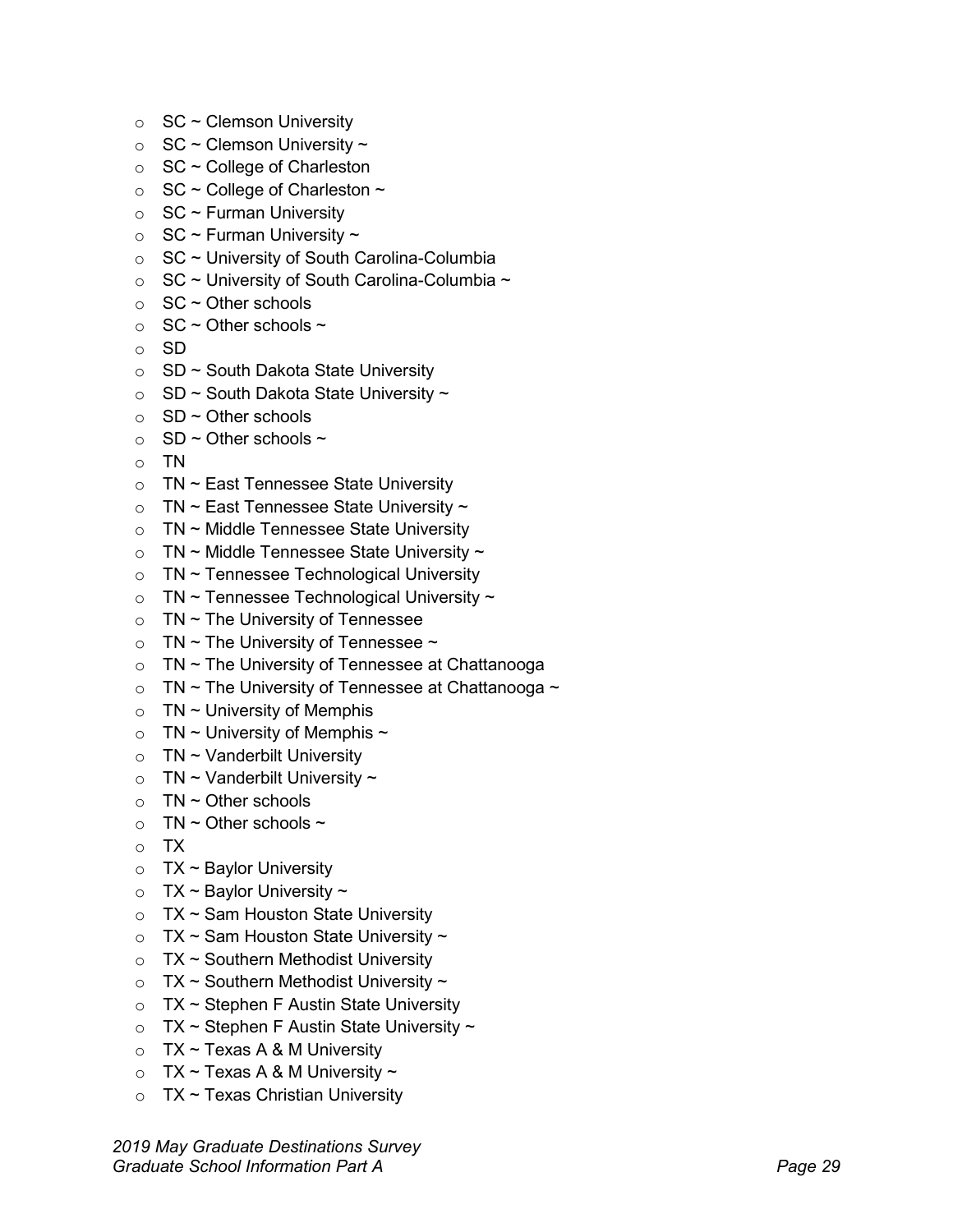- 
- 
- 
- 
- 
- 
- 
- 
- 
- 
- 
- 
- 
- 
- 
- 
- 
- 
- 
- 
- 
- 
- 
- 
- 
- 
- 
- 
- 
- 
- 
- 
- 
- 
- 
- 
- 
- 
- 
- 
- 
- 
- 
- 

*2019 May Graduate Destinations Survey* c TX - Texas Christian University-San Marcos<br>
2 TX - Texas State University-San Marcos<br>
2 TX - Texas State University-San Marcos<br>
2 TX - Texas Tech University<br>
2 TX - Texas Tech University<br>
2 TX - Trinty University<br>
2 TX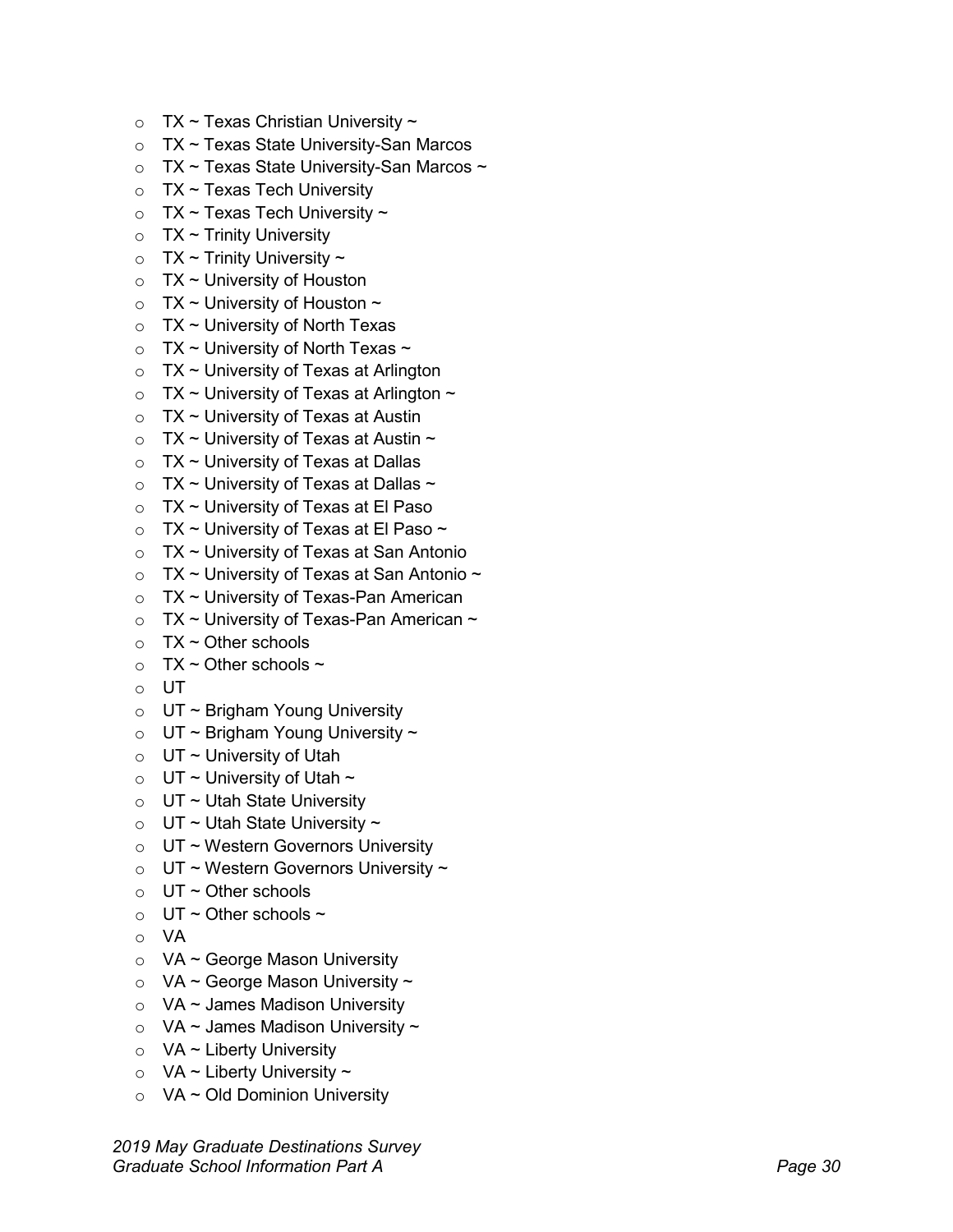- $\circ$  VA ~ Old Dominion University ~
- $\circ$  VA ~ Radford University
- $\circ$  VA ~ Radford University ~
- $\circ$  VA ~ University of Virginia-Main Campus
- $\circ$  VA ~ University of Virginia-Main Campus ~
- $\circ$  VA ~ Virginia Commonwealth University
- $\circ$  VA ~ Virginia Commonwealth University ~
- $\circ$  VA ~ Virginia Polytechnic Institute and State University
- $\circ$  VA ~ Virginia Polytechnic Institute and State University ~
- $\circ$  VA ~ Other schools
- $\circ$  VA ~ Other schools ~
- o VT
- $\circ$  VT ~ University of Vermont
- $\circ$  VT ~ University of Vermont ~
- $\circ$  VT ~ Other schools
- $\circ$  VT ~ Other schools ~
- o WA
- o WA ~ Gonzaga University
- $\circ$  WA ~ Gonzaga University ~
- $\circ$  WA ~ Pacific Lutheran University
- $\circ$  WA ~ Pacific Lutheran University ~
- $\circ$  WA ~ Seattle University
- $\circ$  WA ~ Seattle University ~
- o WA ~ University of Puget Sound
- $\circ$  WA ~ University of Puget Sound ~
- o WA ~ University of Washington-Seattle Campus
- $\circ$  WA ~ University of Washington-Seattle Campus ~
- o WA ~ Washington State University
- $\circ$  WA ~ Washington State University ~
- o WA ~ Western Washington University
- $\circ$  WA ~ Western Washington University ~
- $\circ$  WA ~ Other schools
- $\circ$  WA ~ Other schools ~
- o WI
- $\circ$  WI ~ Marquette University
- $\circ$  WI ~ Marquette University ~
- o WI ~ University of Wisconsin-Eau Claire
- $\circ$  WI ~ University of Wisconsin-Eau Claire ~
- o WI ~ University of Wisconsin-La Crosse
- $\circ$  WI ~ University of Wisconsin-La Crosse ~
- o WI ~ University of Wisconsin-Madison
- $\circ$  WI ~ University of Wisconsin-Madison ~
- o WI ~ University of Wisconsin-Milwaukee
- $\circ$  WI ~ University of Wisconsin-Milwaukee ~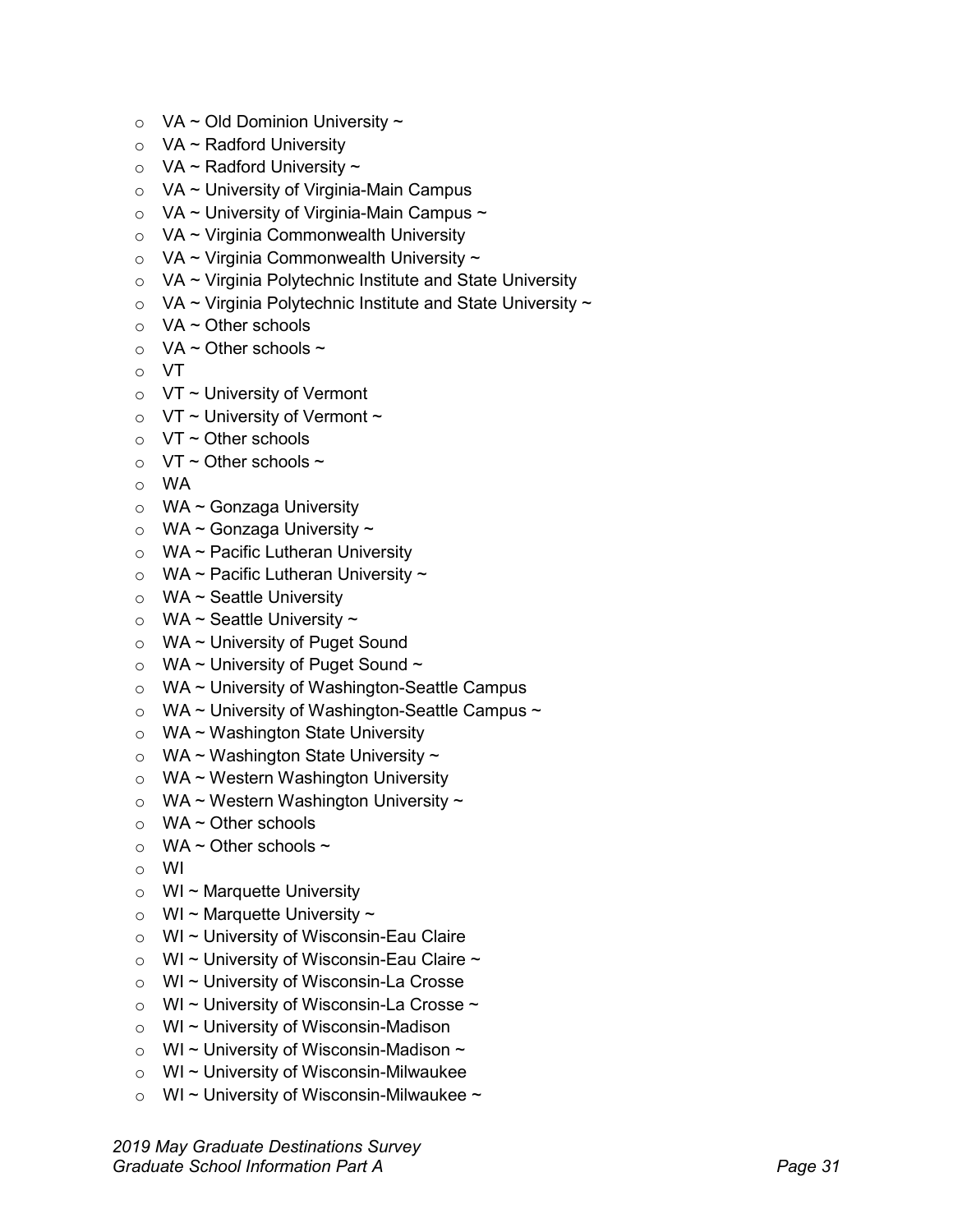- o WI ~ University of Wisconsin-Oshkosh
- $\circ$  WI ~ University of Wisconsin-Oshkosh ~
- o WI ~ University of Wisconsin-Stevens Point
- $\circ$  WI ~ University of Wisconsin-Stevens Point ~
- o WI ~ University of Wisconsin-Stout
- $\circ$  WI ~ University of Wisconsin-Stout ~
- o WI ~ University of Wisconsin-Whitewater
- $\circ$  WI ~ University of Wisconsin-Whitewater ~
- $\circ$  WI ~ Other schools
- $\circ$  WI ~ Other schools ~
- o WV
- o WV ~ Marshall University
- $\circ$  WV ~ Marshall University ~
- o WV ~ West Virginia University
- $\circ$  WV ~ West Virginia University ~
- o WV ~ Other schools
- $\circ$  WV ~ Other schools ~
- o WY
- $\circ$  WY ~ University of Wyoming
- $\circ$  WY ~ University of Wyoming ~
- $\circ$  WY ~ Other schools
- $\circ$  WY ~ Other schools ~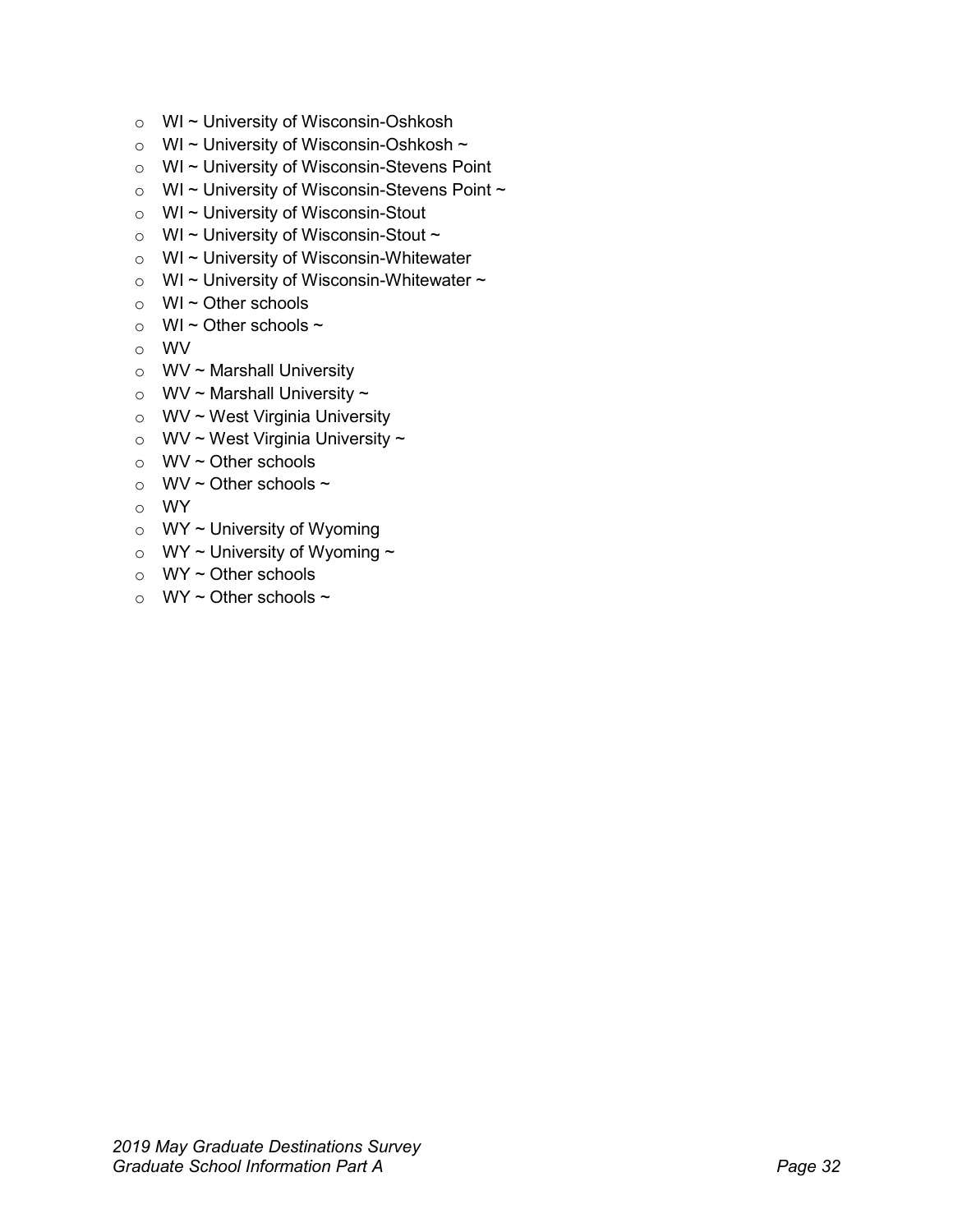<span id="page-32-0"></span>*Display This Question: If School Contains Other schools*

Where are you attending graduate school, law school, medical school, dental school, or nursing school?

(open-ended)

Do you have a teaching assistantship, a research assistantship or a fellowship? (Select all that apply)

- o TA
- o RA
- o Fellowship

Were you accepted into your first or second choice of graduate school?

- o I was accepted into my first choice
- o I was accepted into my second choice
- o No, I was not accepted into my first or second choice

To which other graduate schools were you admitted, if any?

(open-ended)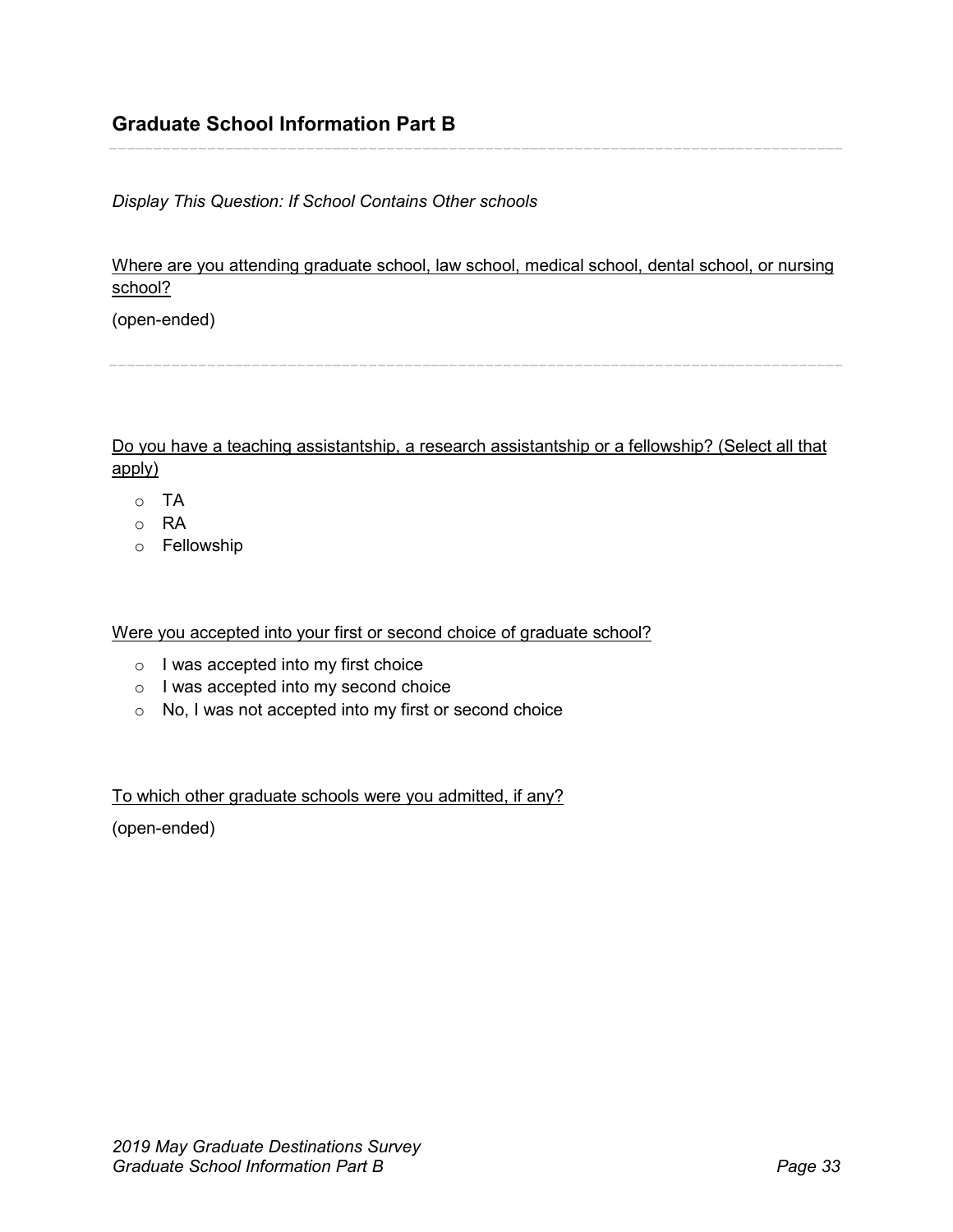## <span id="page-33-0"></span>**Demographics**

*Display This Question:*

*If Employment Status != I am in graduate or professional school, full-time And Employment Status != I am in graduate or professional school, part-time And Employment Status != I am enrolled in medical/dental/nursing school And Employment Status != I am enrolled in law school And Other Activities I am in graduate or professional school, full-time Is Not Selected And Other Activities I am in graduate or professional school, part-time Is Not Selected And Other Activities I am enrolled in medical/dental/nursing school Is Not Selected And Other Activities I am enrolled in law school Is Not Selected*

#### What is your status with respect to attending graduate school or pursuing an advanced degree?

- o Already completed an advanced degree
- o Considering pursuing an advanced degree
- o No interest in pursuing an advanced degree

Where do you currently reside: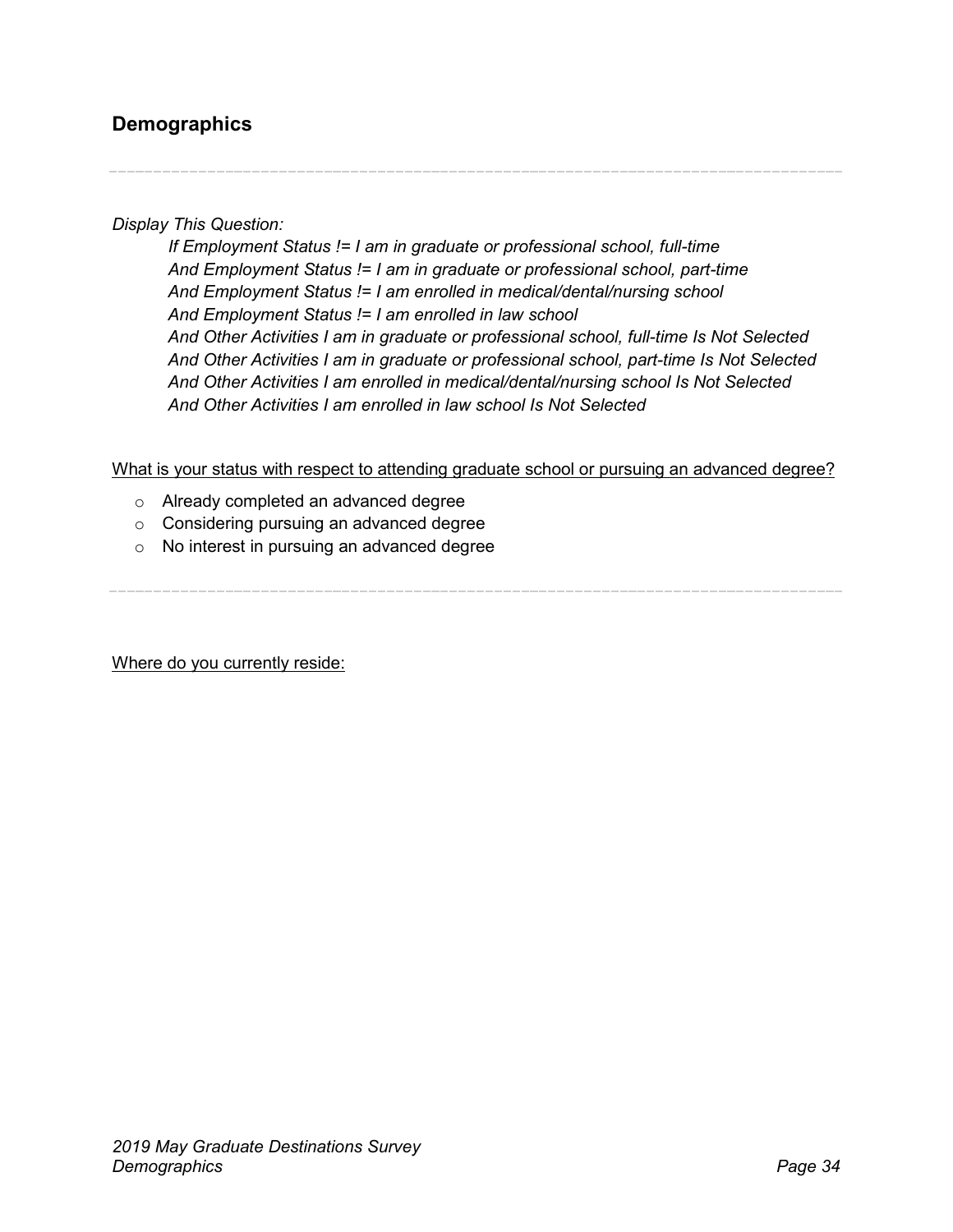- 
- 
- 
- 
- 
- 
- 
- 
- 
- 
- 
- 
- 
- 
- 
- 
- 
- 
- 
- 
- 
- 
- 
- 
- 
- 
- 
- 
- 
- 
- 
- 
- 
- 
- 
- 
- 
- 
- 
- 
- 
- 
- 
-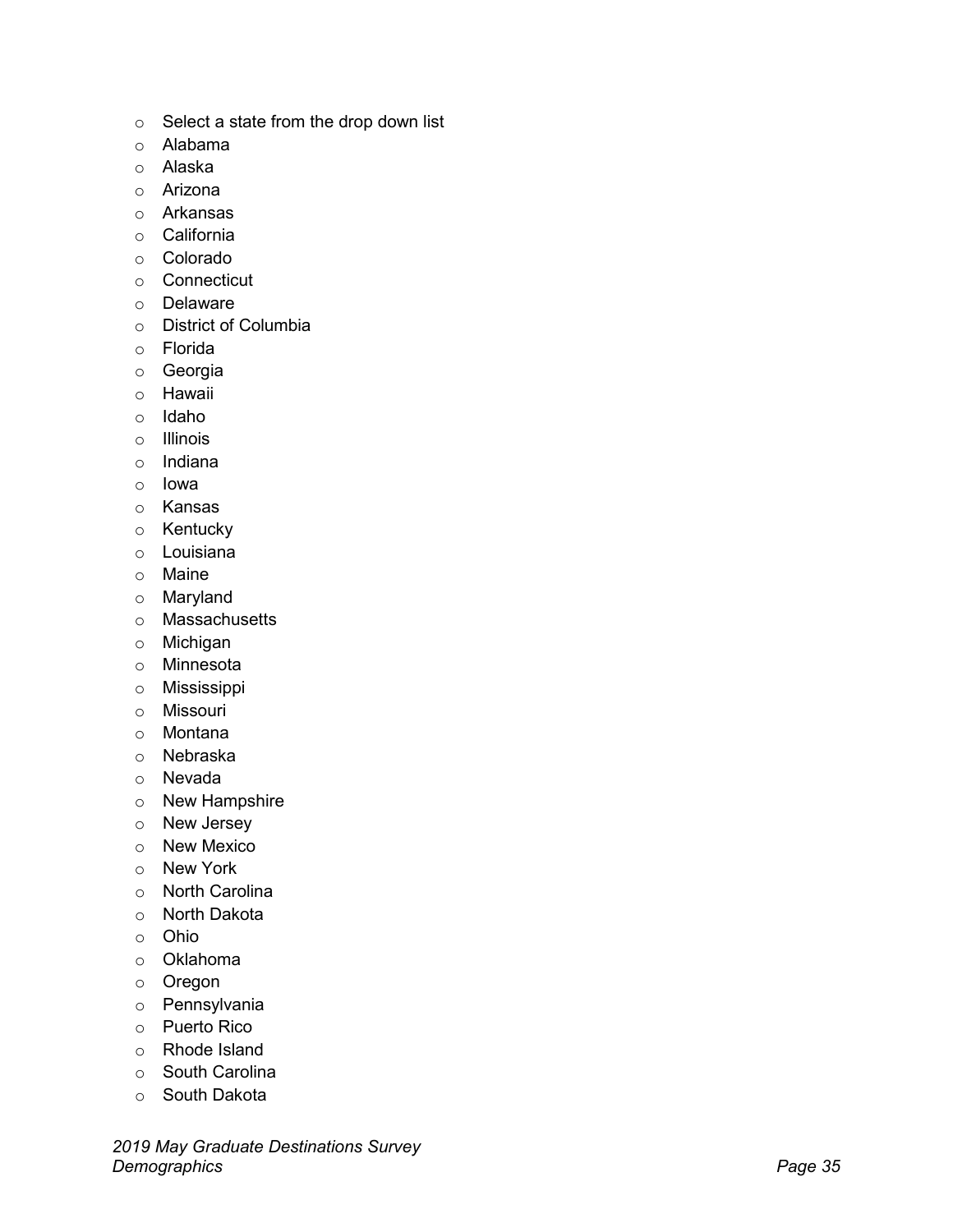- o Tennessee
- o Texas
- o Utah
- o Vermont
- o Virginia
- o Washington
- o West Virginia
- o Wisconsin
- o Wyoming
- o Outside of the United States

*Display This Question: If State Reside = Outside of the United States*

#### In which country do you reside?

(open-ended)

#### What is your gender identity?

- o Woman
- o Man
- o Transgender woman
- o Transgender man
- o Non-binary
- o Gender fluid
- o Genderqueer
- o Agender
- o Queer
- o Questioning
- o My gender identity is not included in this list.
- o Prefer not to answer

*Display This Question: If raceth = 0*

### Are you Hispanic, Chicano, Mexican, Latino, Cuban, Puerto Rican, South or Central American, or of Spanish Origin?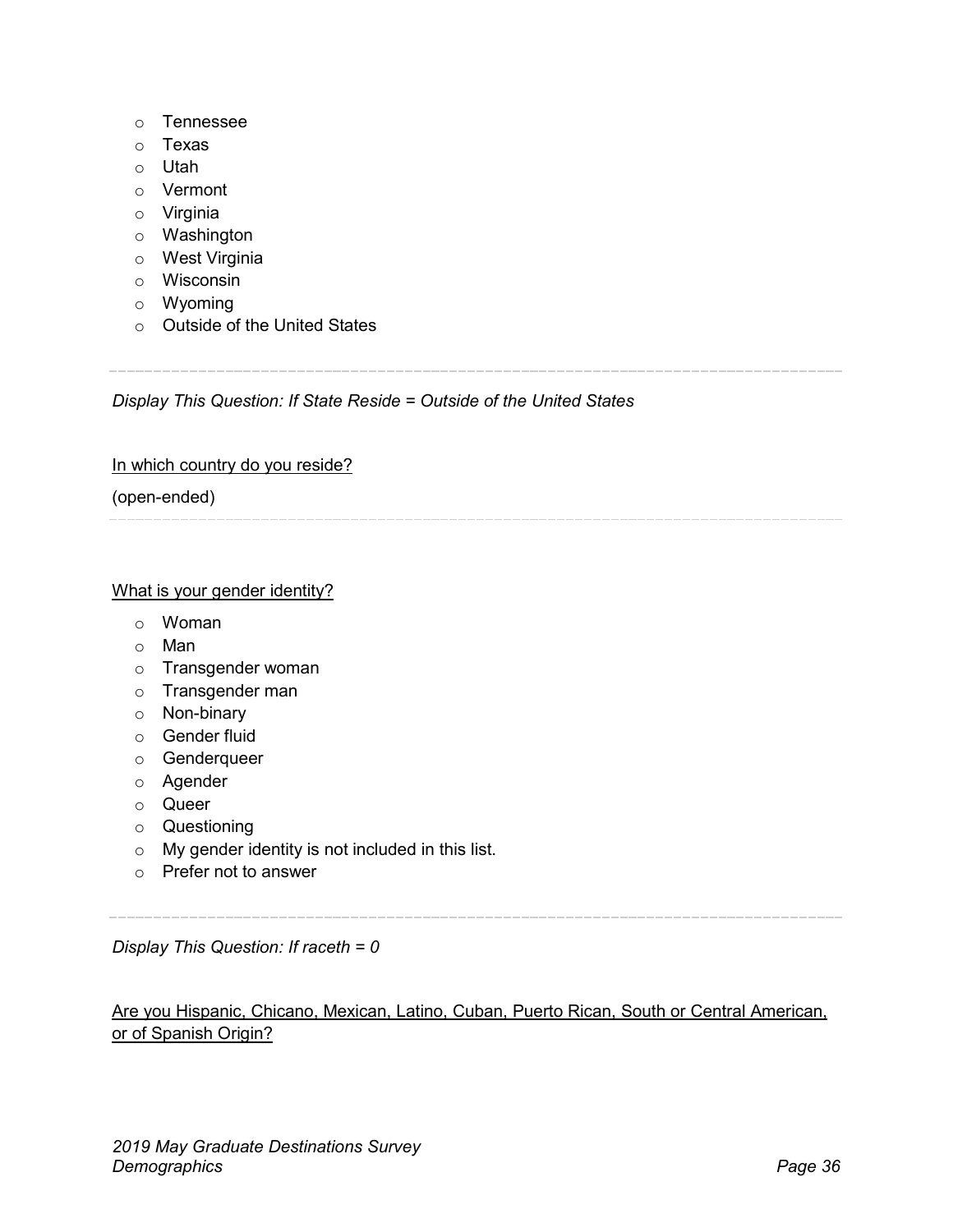o Yes

o No

*Display This Question: If raceth = 0*

Which of the following best describes your race? (Select all that apply)

- o American Indian or Alaskan Native
- o Black or African-American
- o Native Hawaiian or other Pacific Islander
- o Asian
- o White
- o Other (please specify)

(open-ended)

#### Are you a veteran?

- o Yes
- o No

Did you complete your entire degree at CU Boulder or were you a transfer student?

- o I came to CU as a Freshman
- o I came to CU as a Freshman with more than 10 credit hours completed concurrent with my high school degree
- $\circ$  I transferred to CU after time spent at a community college or other college/university
- o I came to CU Boulder to complete my Master's degree
- o I came to CU Boulder to complete my PhD

How many years did it take you to complete your degree(s)?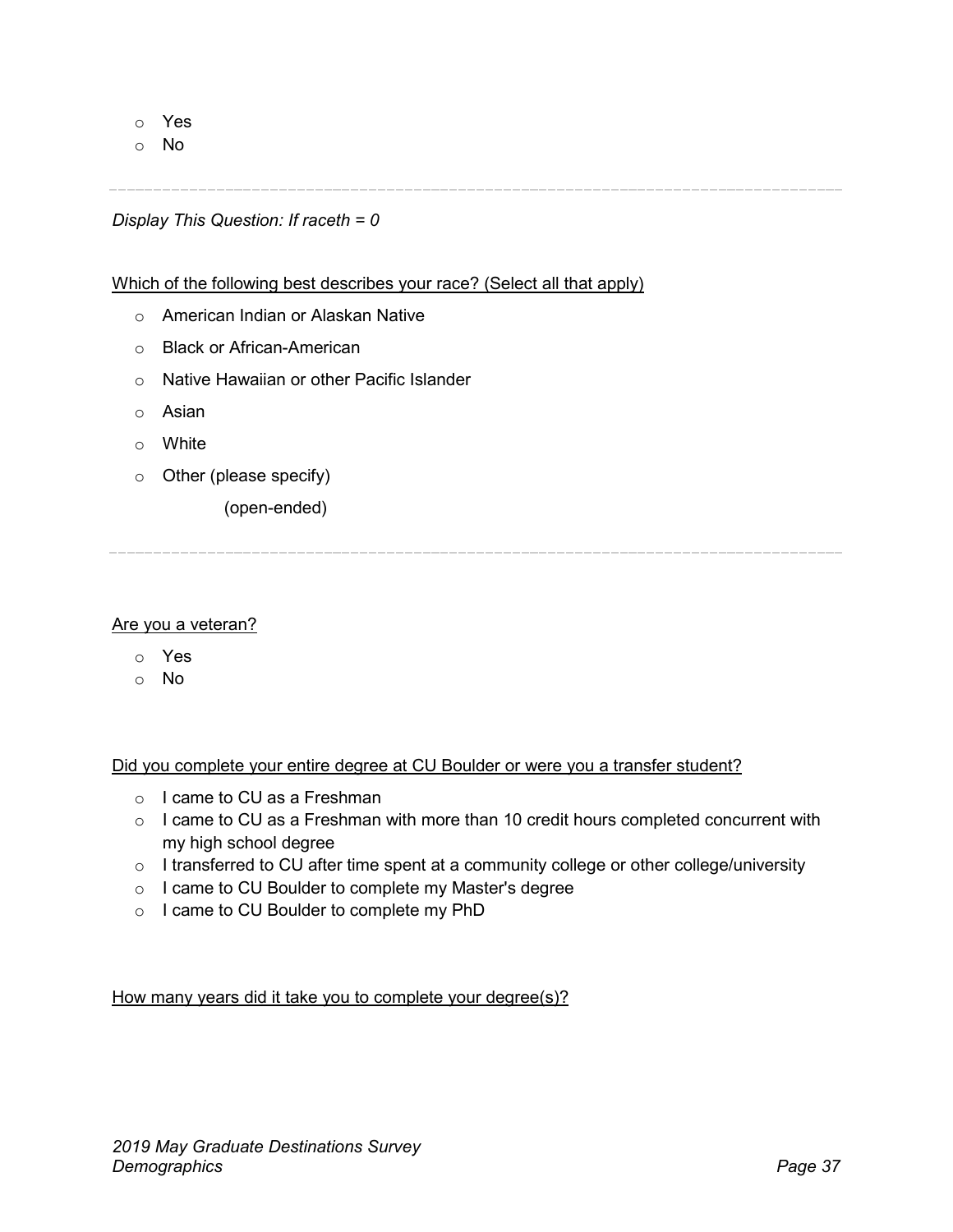o 1 o 2 o 3 o 4 o 5 o 6 o 7 o 8

o 9 or more

*Display This Question:*

*If Deg1\_College = ENGR Or Deg2\_College = ENGR Or Deg3\_College = ENGR*

#### Are you currently pursuing or do you plan to pursue professional licensing or some other professional certification?

- o Currently doing so
- $\circ$  Yes, in the future
- o Possibly, in the future
- o No

*Display This Question:*

*If Are you currently pursuing or do you plan to pursue professional licensing or some other professional certification? = Currently doing so Or Are you currently pursuing or do you plan to pursue professional licensing or some other professional certification? = Yes, in the future Or Are you currently pursuing or do you plan to pursue professional licensing or some other professional certification? = Possibly, in the future*

Which license or certificate do you plan to pursue? (Select all that apply)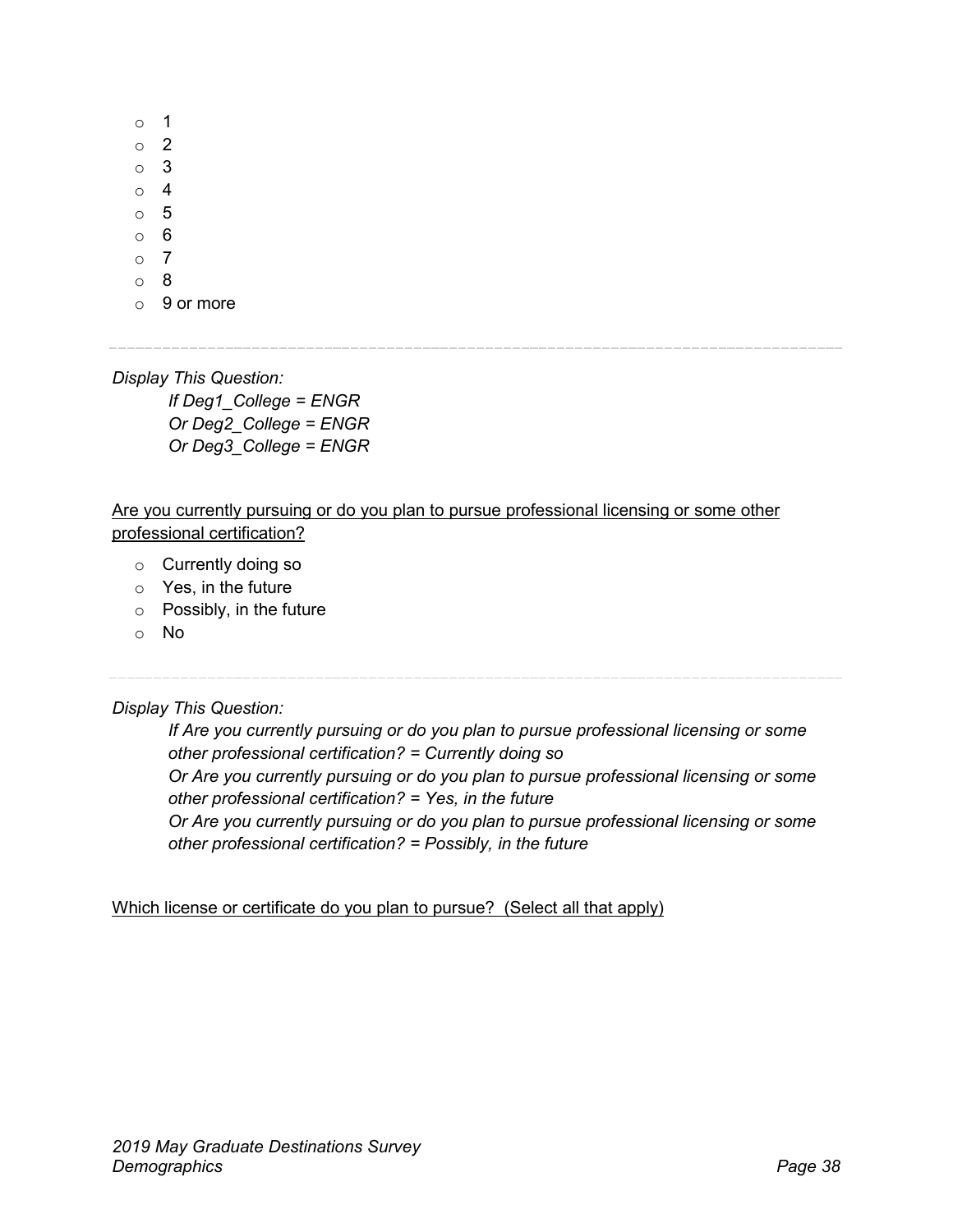- o PE Architectural Engineering
- o PE Chemical Engineering
- o PE Civil Engineering
- o PE Electrical and Computer Engineering
- o PE Environmental Engineering
- o PE Mechanical Engineering
- o LC Lighting Certification
- o Land Surveyor
- o EIT/FE
- o LEED Accreditation
- o License to practice law
- o License to practice medicine/dentistry/nursing
- o CPA License
- o Real Estate License
- o Teaching License
- o Computer/Software certification
- o Six Sigma Certification
- o Other type of license or certification

#### *Display This Question:*

*If Which license or certificate do you plan to pursue? (Select all that apply) = Other type of license or certification*

#### Which other type of license or certificate do you plan to pursue? (Other)

#### (open-ended)

#### In which of the following did you participate during your studies at CU-Boulder? (Select all that apply)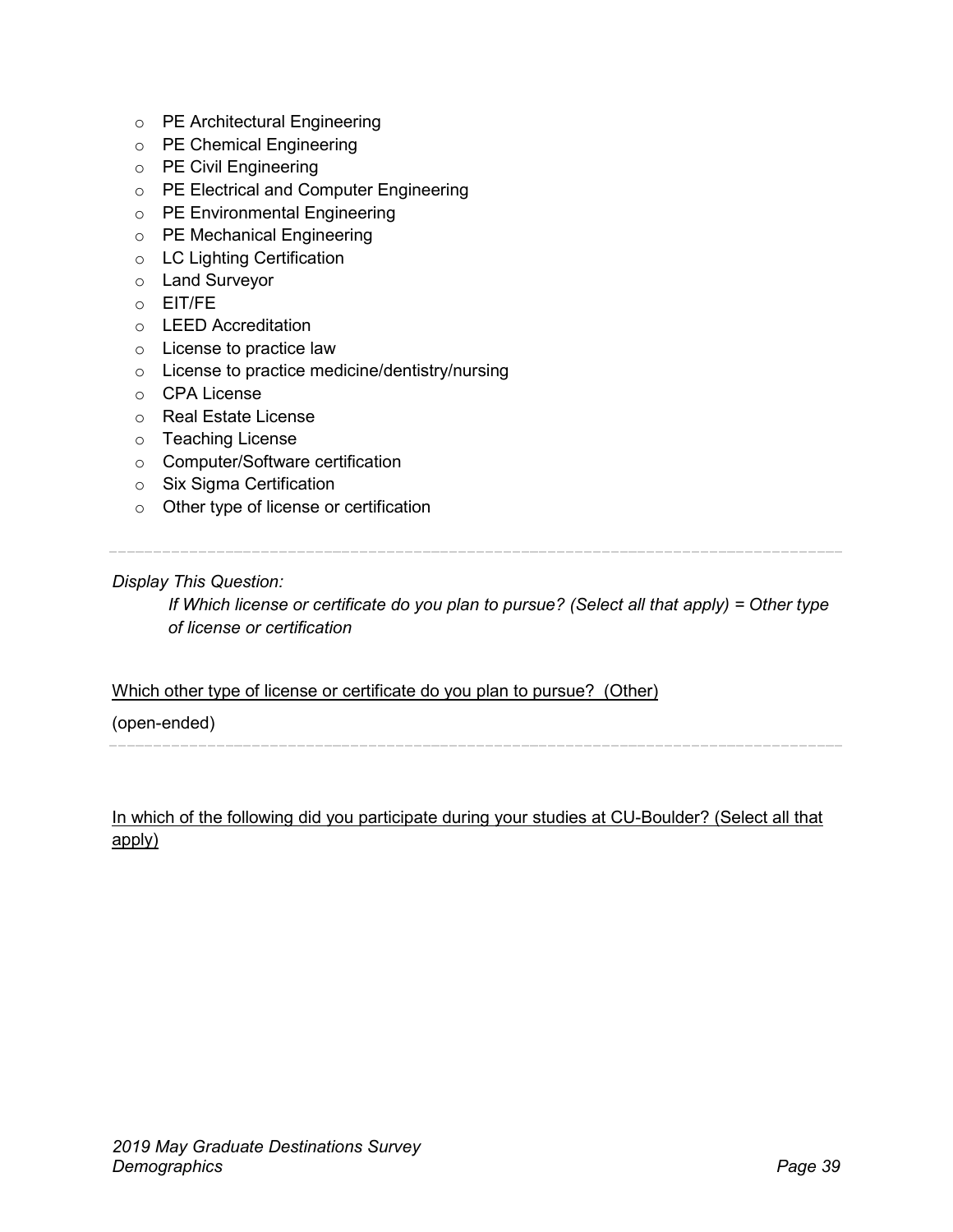- o Career Services/Handshake
- o StrengthsQuest/StrengthsFinder/Strengths Based Leadership
- $\circ$  Participated in an internship, co-op, field experience, student teaching, or clinical placement FOR CREDIT
- o Participated in an internship, co-op, field experience, student teaching, or clinical placement NOT FOR CREDIT
- o Worked for pay on campus
- o Worked for pay off campus
- o Participated in community service or volunteer work
- o Studied Abroad
- $\circ$  Worked with a faculty member on a research project

#### *Display This Question:*

*If CU Participation = Participated in an internship, co-op, field experience, student teaching, or clinical placement FOR CREDIT*

How many internships, co-ops, field experiences, student teaching or clinical placements FOR CREDIT did you have?

- o 1
- o 2
- o 3
- o 4
- o 5
- o 6 or more

*Display This Question:*

*If CU Participation = Participated in an internship, co-op, field experience, student teaching, or clinical placement NOT FOR CREDIT*

How many internships, co-ops, field experiences, student teaching or clinical placements NOT FOR CREDIT did you have?

o 1 o 2 o 3 o 4 o 5 o 6 or more